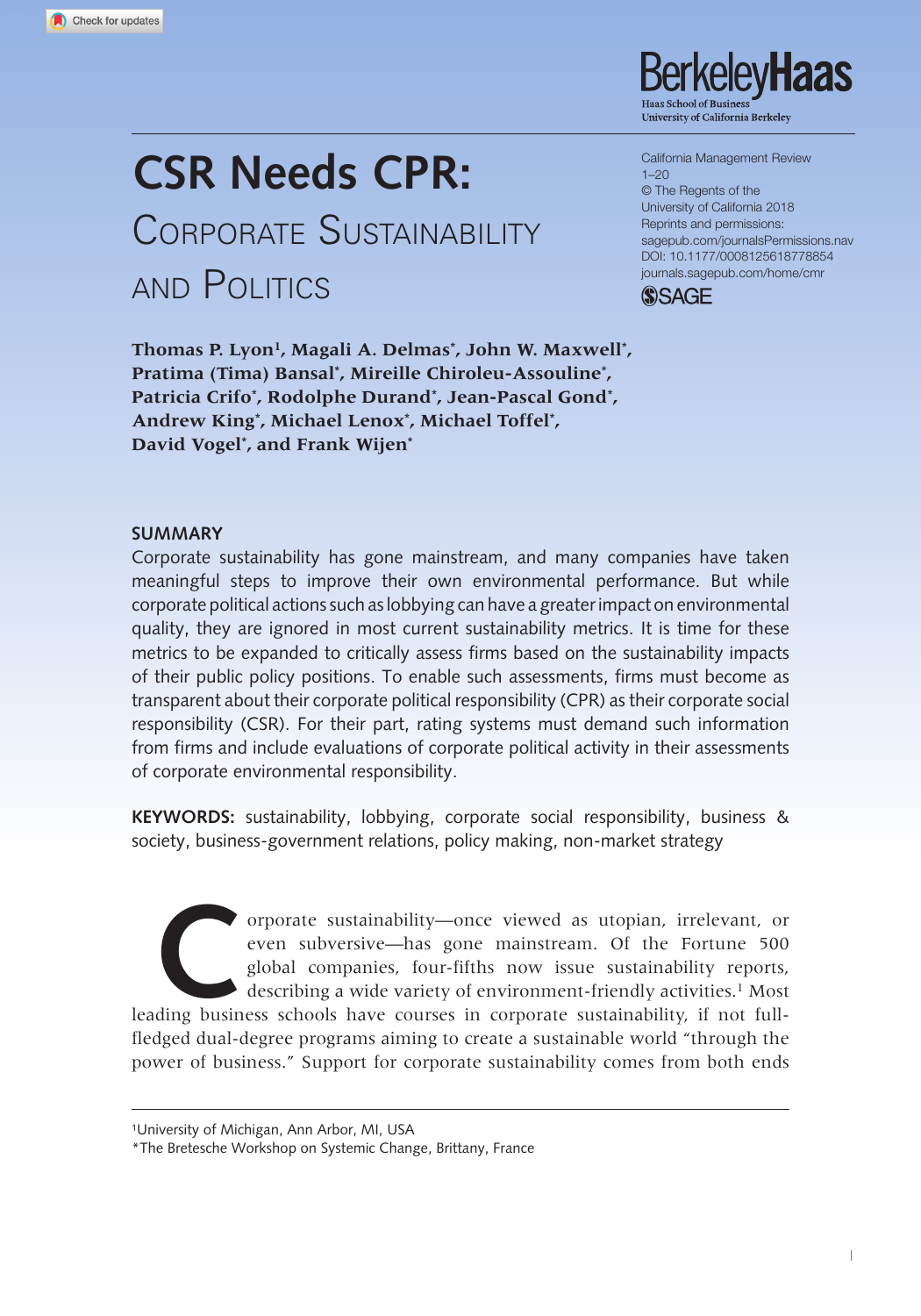of the political spectrum. Think tanks such as the Property and Environment Research Center advocate "free-market environmentalism," frustrated that government intervention to protect the environment has gone too far. At the same time, non-governmental organizations (NGOs) such as the Rainforest Action Network have embraced "private politics," engaging directly with corporations to produce change because they are frustrated that government intervention has not gone far enough. Both perspectives reflect a belief that market forces can help lead the business world toward a more virtuous relationship with the social and natural world.

This expansion of business concern for its social and natural environment represents real progress, and is to be applauded. Global challenges such as ocean acidification, global terrorism, fisheries depletion, poverty, deforestation, toxic chemical emissions, and climate change are considered "wicked" problems because of their complexity and intractability, and help from all quarters is needed. Business leaders who take a long view want to ensure that the resources on which they depend will be healthy and robust in the future. But in a world of global economic competition, it is essential to have "rules of the game" that create a level playing field, including financial incentives for firms to internalize the costs of their actions on the natural environment and the societies of which they are a part. Indeed, recent research suggests that the most important drivers of corporate environmental, social, and governance (ESG) performance are actually countrylevel political institutions.2

How are the right "rules of the game" to be put in place? Traditionally this has been the responsibility of the state, not of the private sector. Yet these rules will emerge more readily with support from influential segments of the business community. Of course, the interests of business are diverse and no one expects firms to take public policy positions that damage the interests of their shareholders. It is natural that some firms will support policies that enhance sustainability, and others will oppose them. But with the rules of the game so important, it is also natural that companies are beginning to be evaluated by stakeholders based on the political positions they take.

In this article, we argue that the time has come for corporate political action to be taken into account by activists, scholars, consumers, and investors who care about sustainability. Those who assess firms on their social and environmental performance should add another critical dimension to their assessment of civic virtue and responsibility, namely, the extent to which firms support (or oppose) public policies that contribute to sustainability. To make this possible, firms must become as transparent about their political activity as many have become about their sustainability activity. Although this is clearly a nascent issue in corporate responsibility, there are signs that leading parts of civil society are already beginning to advocate for greater transparency around corporate political action. Managing this emerging set of stakeholder pressures will pose fascinating new challenges for corporate strategy beyond markets.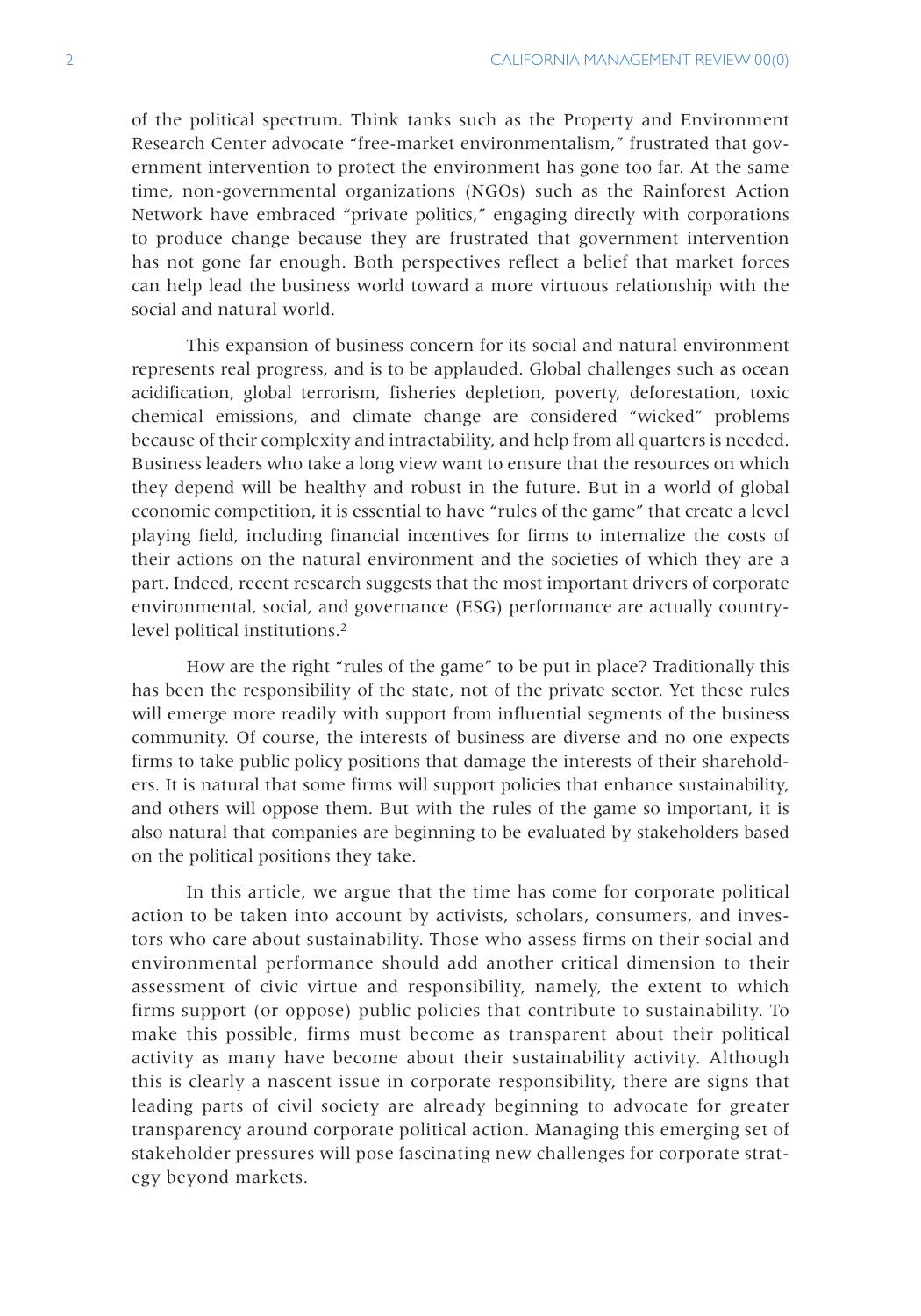#### **The Promise and the Limits of the "Market for Virtue"**

A decade ago, in an influential book, David Vogel assessed the potential for business leadership—driven by the "market for virtue" rather than by legal requirements—to fill the "governance gap" left by an increasingly gridlocked state.<sup>3</sup> He found numerous success stories for this sort of "civil regulation" as distinct from "government regulation," ranging from working conditions in developing countries to the natural environment to human rights and global corporate citizenship. Nike has adopted labor and environmental standards for the over 700 factories abroad that make its products, has created a credible monitoring process, and has canceled contracts with suppliers who perform poorly; supplier codes-of-conduct and supplier auditing are now common practice among leading brands. Home Depot, Lowe's, and other retailers have adopted voluntary codes of conduct that have helped to preserve old-growth forests and improve forestry practices in North America and beyond. Thousands of companies around the world have signed onto the United Nations (UN) Global Compact (which bills itself as the world's largest corporate sustainability initiative) and have agreed to its principles for the improvement of human rights, the treatment of labor and the environment, and the reduction of corruption.

Moreover, a body of data is emerging that demonstrates quantitatively the impact of some corporate sustainability initiatives. Energy-efficient commercial buildings that are Leadership in Energy and Environmental Design (LEED) or Energy Star certified have an occupancy rate 11% higher than other buildings and sell for 16% to 17% more.4 These initiatives have the ancillary benefit of reducing greenhouse gas (GHG) emissions. In addition, products that are perceived to offer health benefits have found a growing niche in the marketplace: organic food accounts for over 5% of total food sales in the United States, and it grew  $8\%$  in 2016 to top \$40 billion for the first time.<sup>5</sup> Furthermore, over 20% of all wild-caught fish<sup>6</sup> and 15% of wood harvested from temperate forests around the world7 comes from fisheries and forests certified as sustainable.

For all its success, however, the market for virtue is often "narrow and limited" in its ability to solve social and environmental problems.8 Voluntary codes of conduct in the apparel sector did not prevent the 2013 collapse of the Rana Plaza textile factory in Bangladesh that killed 1,134 workers.<sup>9</sup> New certifications for sustainable forestry have emerged that offer weaker standards for firms that do not want to meet the most stringent demands.10 The UN Global Compact has been widely criticized, and even derided as a form of "bluewash" by Ralph Nader.<sup>11</sup> BP, once lauded as a leader in the fight against climate change, has had its reputation ruined by the massive Deepwater Horizon explosion that killed 11 workers and created the largest oil spill in U.S. history.12 Globally, 90% of fisheries are fully or overfished,13 the agricultural production system is under stress from a burgeoning world population,<sup>14</sup> and water supplies are threatened around the world.<sup>15</sup> There is mounting evidence that climate change poses severe threats to global wellbeing, and by some estimates we have until just 2020 to bend the "climate curve" and rein in climate change before damaging warming becomes inevitable.16 The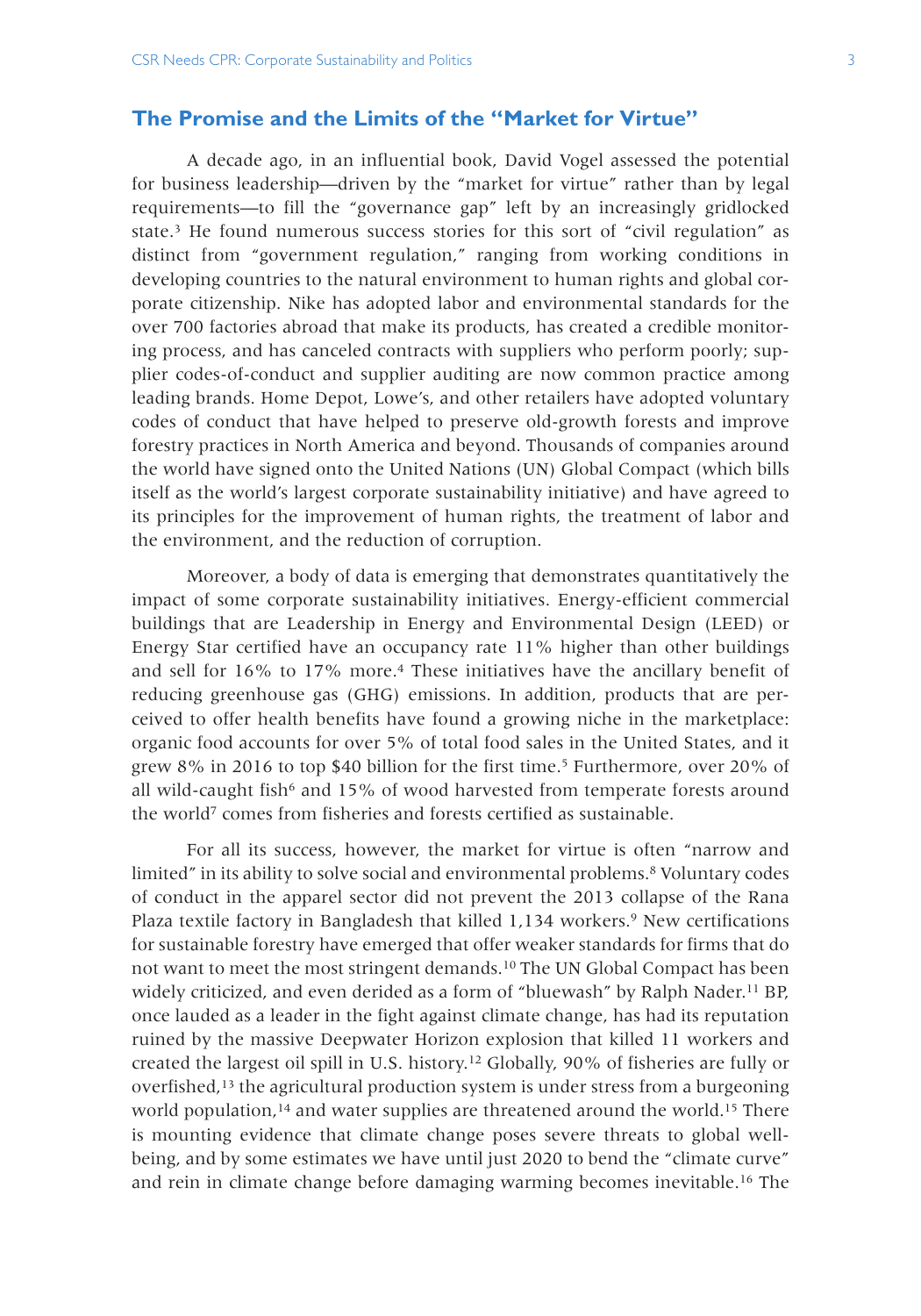2015 State of Green Business report—authored by the normally upbeat Joel Makower, executive editor of GreenBiz.com—struck a somber note. "Companies continued to tinker with incremental changes in their products and operations to reduce their carbon emissions, energy use, waste, chemicals of concern and other aspects of their 'environmental footprint.'" But despite these efforts, he continued, "All told, they were necessary but wholly insufficient to address their fair share of environmental impacts."17

All of this reinforces Vogel's argument. Civil regulation can partially fill the governance gap but cannot fully replace public policy. The "carrot" of market incentives can reward sustainability leaders, but it cannot force all of the laggards to follow suit. For that, the "stick" of penalties for poor performance is required, and that remains largely the domain of government.<sup>18</sup> Vogel concluded,

If companies are serious about acting more responsibly, then they need to reexamine their relationship to government as well as improve their own practices. And those who want corporations to be more virtuous should expect firms to act more responsibly on both dimensions. Civil and government regulation both have a legitimate role to play in improving public welfare. The former reflects the potential of the market for virtue; the latter recognizes its limits.19

## **Corporate Political Responsibility (CPR)**

Although Vogel did not use the term, he was effectively calling for CPR which we define as a firm's disclosure of its political activities and advocacy of socially and environmentally beneficial public policies—not just corporate social responsibility (CSR). In fact, one can argue that

Compared with companies' efforts to green their operations, corporate political actions such as lobbying or campaign funding can have more influence on environmental protection, and arguably represent the greatest impact a company can have on protecting—or harming—the environment.<sup>20</sup>

From this perspective, CPR may be the most important element of a company's sustainability strategy.

CPR is not entirely unheard of. Consider the domain of climate change mitigation.21 In 1997, then-CEO John Browne of BP became the first oil industry executive to acknowledge the role of human activity in creating climate change. In 1999, Ford Motor Company pulled out of the Global Climate Coalition, an industry lobbying group that rejected climate science and opposed climate legislation.22 In 2007, the U.S. Climate Action Partnership—a coalition of environmental activists and business corporations—was established to lobby for a mandatory cap-and-trade system for carbon emissions in the United States. Its "Call for Action" created the blueprint for the Waxman-Markey bill that successfully passed the U.S. House of Representatives in 2009. In 2011, a group of European firms including Aviva and Danone likewise issued a public call for the European Union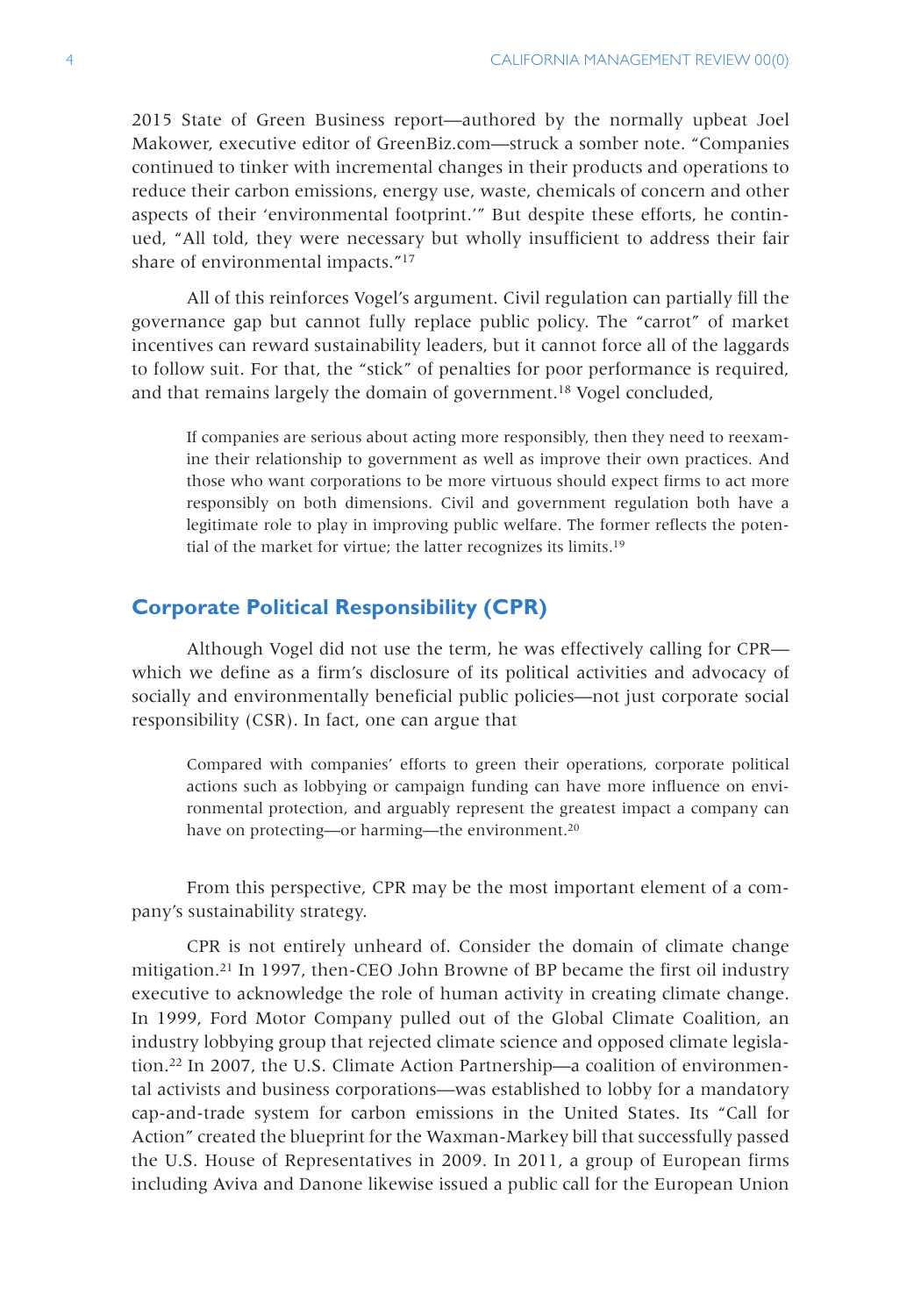to adopt deeper GHG emissions cuts.23 The Prince of Wales Corporate Leaders Group brings together a group of large multinational firms including Unilever, Tesco, and Acciona to press for stronger public action on climate change.<sup>24</sup> When President Trump announced his plan to withdraw from the Paris Climate Agreement, Jeff Immelt, then-CEO of General Electric, tweeted: "Climate change is real. Industry must now lead and not depend on the government."25 The *We Are Still In* movement, a coalition of U.S. business, education, and local government leaders committed to upholding the U.S. commitments to the Paris Agreement on Climate Change, provides a vivid example of what CPR looks like. Hundreds of companies have come together with local governments, universities, and nonprofit groups to offer their vocal support for national and international commitments to mitigate climate change.<sup>26</sup>

Examples of CPR also come from the social world, as when Emmanuel Faber, CEO of Danone, pushed for a reform of French civil law to revise the articles defining the company and to open a new status for public benefit corporations in France.27 Another example came when Apple CEO Tim Cook spoke out publicly opposing a pending religious freedom law that critics warned would allow discrimination against same-sex couples.28 After President Trump was unable to articulate a consistent criticism of the neo-Nazis whose march through Charlottesville, Virginia, resulted in the death of an innocent young woman, numerous CEOs resigned from the President's Manufacturing Council, including Merck CEO Ken Frazier, Under Armour CEO Kevin Plank, and Intel CEO Brian Krzanich.29 Bill George, former CEO of Medtronic, argues that it is increasingly important for CEOs to speak out on key public issues. George recognizes that CEOs face difficult tradeoffs when deciding to speak out, but he argues that "business leaders should base their stands on the company's mission and its values. If these are violated, then they have an obligation to speak publicly."<sup>30</sup>

Unfortunately, there is evidence that some companies use their corporate sustainability initiatives as cover for their political efforts to block meaningful change. Writing in *Harvard Business Review*, Senator Sheldon Whitehouse of Rhode Island laments that

Despite the statements emitted from oil companies' executive suites about taking climate change seriously and supporting a price on carbon, their lobbying presence in Congress is 100% opposed to any action. In particular, the American Petroleum Institute, the oil industry trade association, is an implacable foe. Given the industry's massive conflict of interest, there is every reason to believe they are playing a double game: trying to buy a little credibility with these public comments while using all their quiet lobbying muscle to crush any threat of bipartisan action on the carbon pricing they claim to espouse.<sup>31</sup>

Similar concerns arose when CEOs of large firms like Dow Chemical and Corning Inc. signed an open letter to the *Wall Street Journal* urging the United States to remain in the Paris Agreement, while simultaneously supporting the Industrial Energy Consumers of America (IECA), a lobbying group that was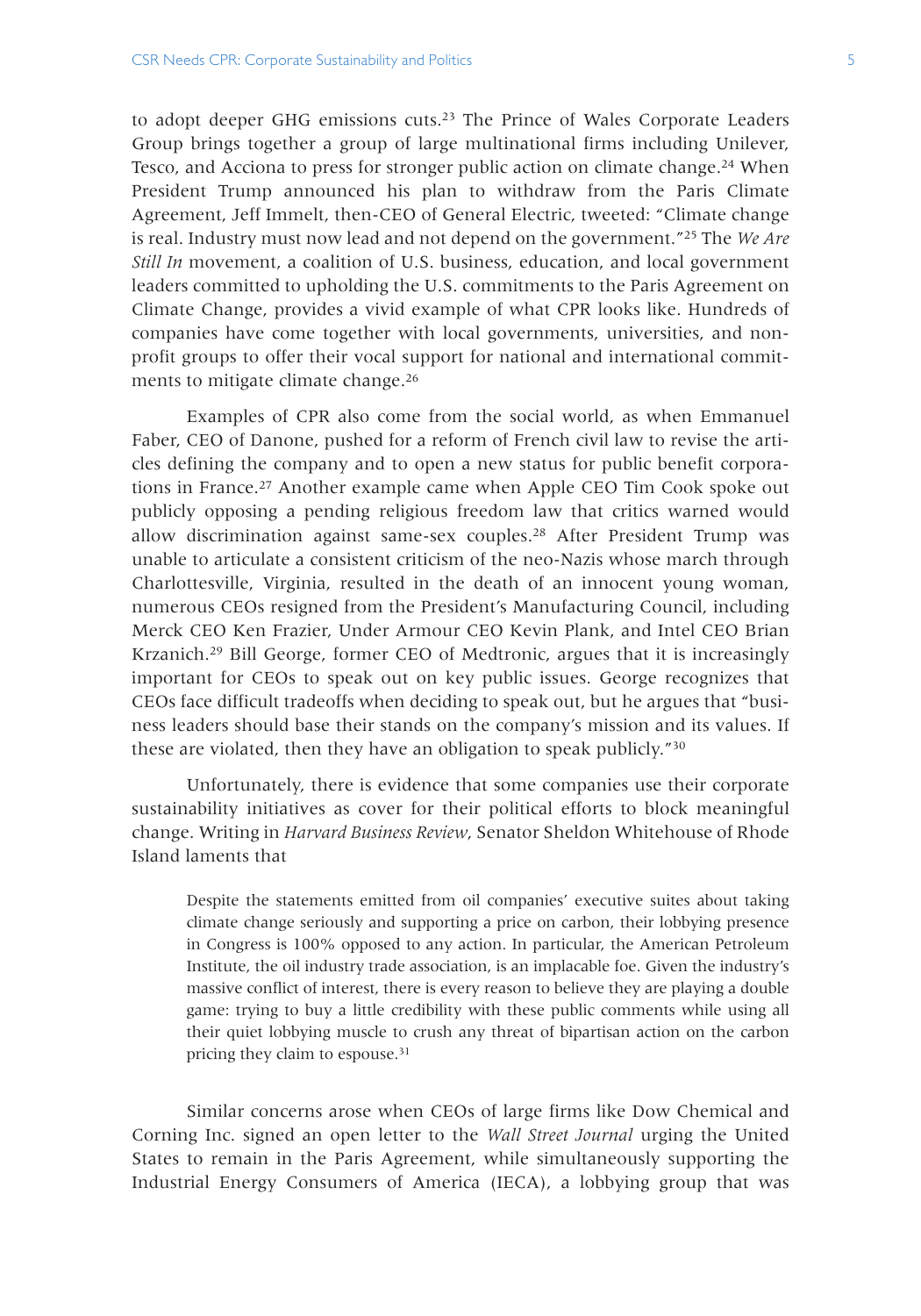pushing the Administration to withdraw from the Agreement.32 These examples show how some firms take symbolic action that sounds good in an annual report or in the newspaper while hiding the fact that they are blocking substantive progress on the political front. This sort of two-faced strategy makes a mockery of "corporate social responsibility" and turns it into a public relations gimmick. It illustrates the dark side of business participation in politics, and it raises the question of whether business should be involved in politics at all.

#### **The Case against CPR**

In fact, there is a long tradition of arguing against business engagement in politics. Milton Friedman famously argued in 1970 that "there is one and only one social responsibility of business―to use its resources and engage in activities designed to increase its profits, so long as it stays within the rules of the game."33 Business leaders had no special expertise in social welfare, Friedman argued, and should leave it to the realm of politicians. Aneel Karnani presented an updated version of this argument in *California Management Review* in 2010.34 However, both Friedman and Karnani naively ignore the role business leaders play in creating those very rules of the game. Business does not simply keep its nose out of politics—it is actively involved, to the tune of roughly \$2.6 billion a year in lobbying expenditures.35 Indeed, Friedman's close colleague George Stigler argued that "as a rule, regulation is acquired by the industry and is designed and operated primarily for its benefit."36 Coming from the opposite end of the ideological spectrum, Robert Reich made a related point in 1998 in *California Management Review*. Echoing Friedman, Reich argued that in a system where business firms view their primary responsibility as a fiduciary one toward investors, they have a secondary responsibility to the rest of society to "respect the political process by staying out of it."37

Unfortunately, although this nostrum is appealing, it is also unrealistic at present. Recent Supreme Court decisions clearly affirm that corporations have the right to participate in politics, and further establish that there are no absolute limits on how much companies can spend for political purposes, and no requirements to disclose the spending if they structure it in particular ways.38 In *Citizens United v. Federal Election Commission* 558 U.S. 310 (2010), the Supreme Court held 5-4 that it is unconstitutional to restrict "independent" political expenditures by business, nonprofit organizations, labor unions, and other associations. Nor do donors even need to disclose their contributions, if they give to a  $501(c)(4)$  "social welfare" organization that engages in "issue advocacy" rather than "express advocacy" for a particular candidate. What this means in practice is that the organization must not use the "eight magic words" that appeared in a footnote in *Buckley v. Valeo* (1976): "vote for," "elect," "support," "cast your ballot for," "Smith for Congress," "vote against," "defeat," "reject," or any variations thereof. An ad saying, "Crime is bad. Smith is soft on crime. Jones is tough on crime." would not count as "express advocacy" even though it strongly implies that one should support Jones. The bottom line is that corporations can now legally and covertly give unlimited amounts of "dark money" to fund issue ads to influence elections.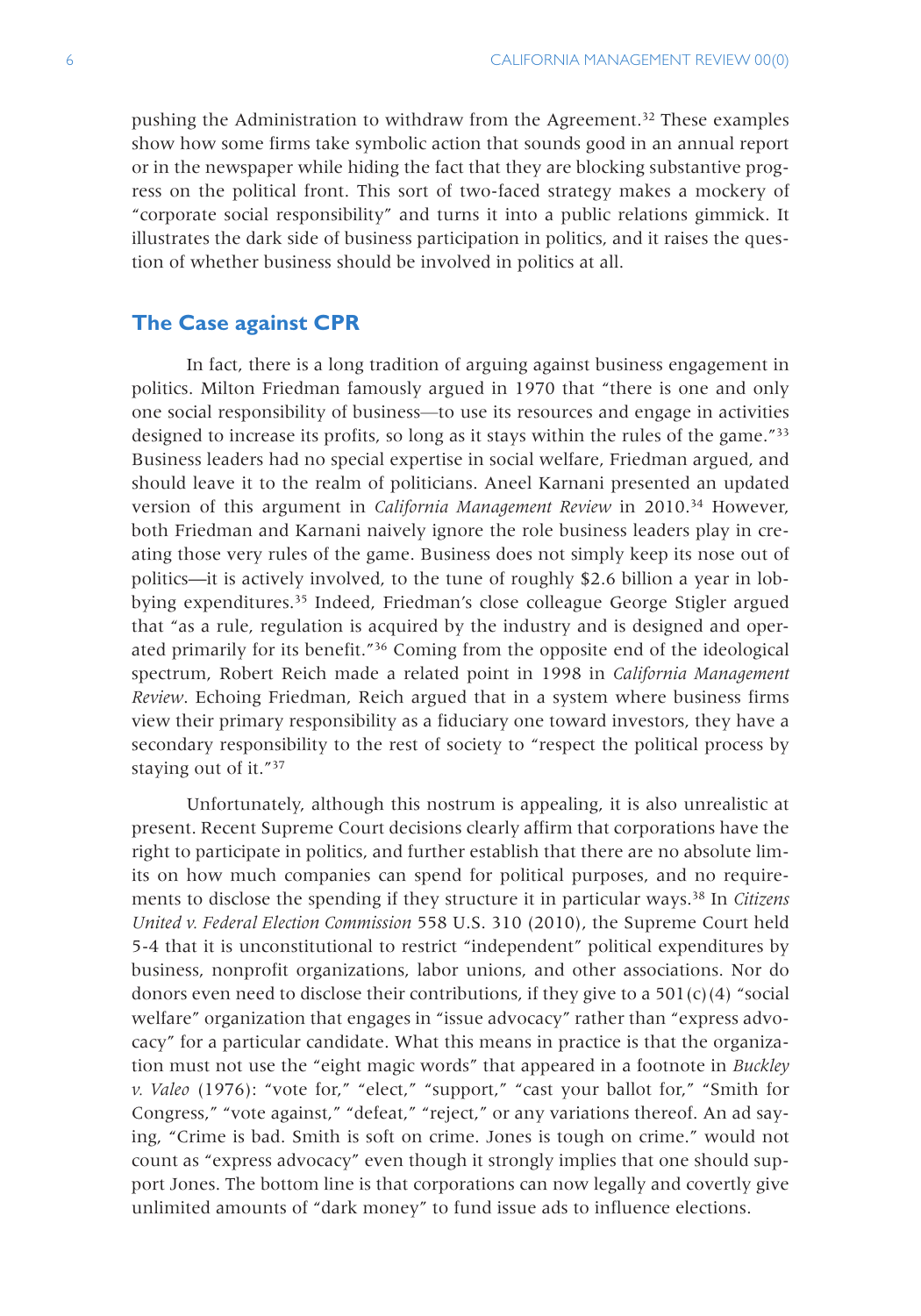It is understandable that companies prefer to keep their political activities secret, and that they are wary of backlash when their involvement in the public arena is exposed. New research shows that firms that have faced a social movement boycott shift their political action away from campaign contributions and toward more covert forms such as lobbying or CEO donations.<sup>39</sup> The backlash can come from both ends of the political spectrum. From the right, the *Wall Street Journal* has attacked firms that support cap-and-trade policy as "Kyoto capitalists" that seek to profit from a "cynical approach to regulation" whose costs are "foisted on the backs of others."40 Even efficient policies will be derided by those who believe "the free market" is always best left alone. From the left, activists often level charges of greenwashing at firms that highlight their environmental good deeds while downplaying their less savory activities. Firms that are small, pureplay environmental startups have a good chance of escaping such criticism, but this is much more difficult for large incumbent firms with diversified portfolios. Fears of backlash may be overstated, however: when a list of 91 companies contributing to a 501(c)(4) dark money group were exposed by the *New York Times* in 2014, their share prices actually rose.<sup>41</sup>

### **The Need for Transparency**

Even if it is unrealistic to exclude business from politics that does not mean that unlimited covert business spending in politics is a good thing. In fact, there are reasons to believe quite the opposite is true. Secrecy breeds a host of problems. One is the corporate hypocrisy described by Senator Whitehouse, whereby firms are able to curry favor with the public through CSR activities while blocking laws that would require them to stop imposing environmental costs on their neighbors.42 Another is the corruption that can set in when wealthy individuals or organizations are able to buy political favors. A third is the policy bias that emerges when the true sources of lobbying are hidden. One example is "astroturf lobbying," in which companies covertly fund artificial grassroots action to block the passage of laws that would increase their costs.43 (Unfortunately, the Lobbying Disclosure Act of 1995 was stripped of any mention of such tactics, allowing them to persist.44) Another example, ushered in by *Citizens United*, is the use of tax-exempt "social welfare" advocacy groups to make unlimited political expenditures without revealing the identities of the funders.<sup>45</sup>

The importance of transparency is hard to overstate: it is the crucial safeguard to protect society from capture by private interests. Moreover, without transparency, shareholders themselves are cheated because they are kept in the dark about how the funds they put at risk are being used. It is encouraging that firms are becoming more transparent about their environmental impacts. Indeed, a large and growing number of firms are reporting in a manner consistent with the Global Reporting Initiative (GRI, currently considered the gold standard for environmental disclosure), with participation growing from 12 firms in 1999 to over 5,000 today. A few organizations, like Puma, have even begun issuing environmental profit and loss statements that estimate environmental impacts in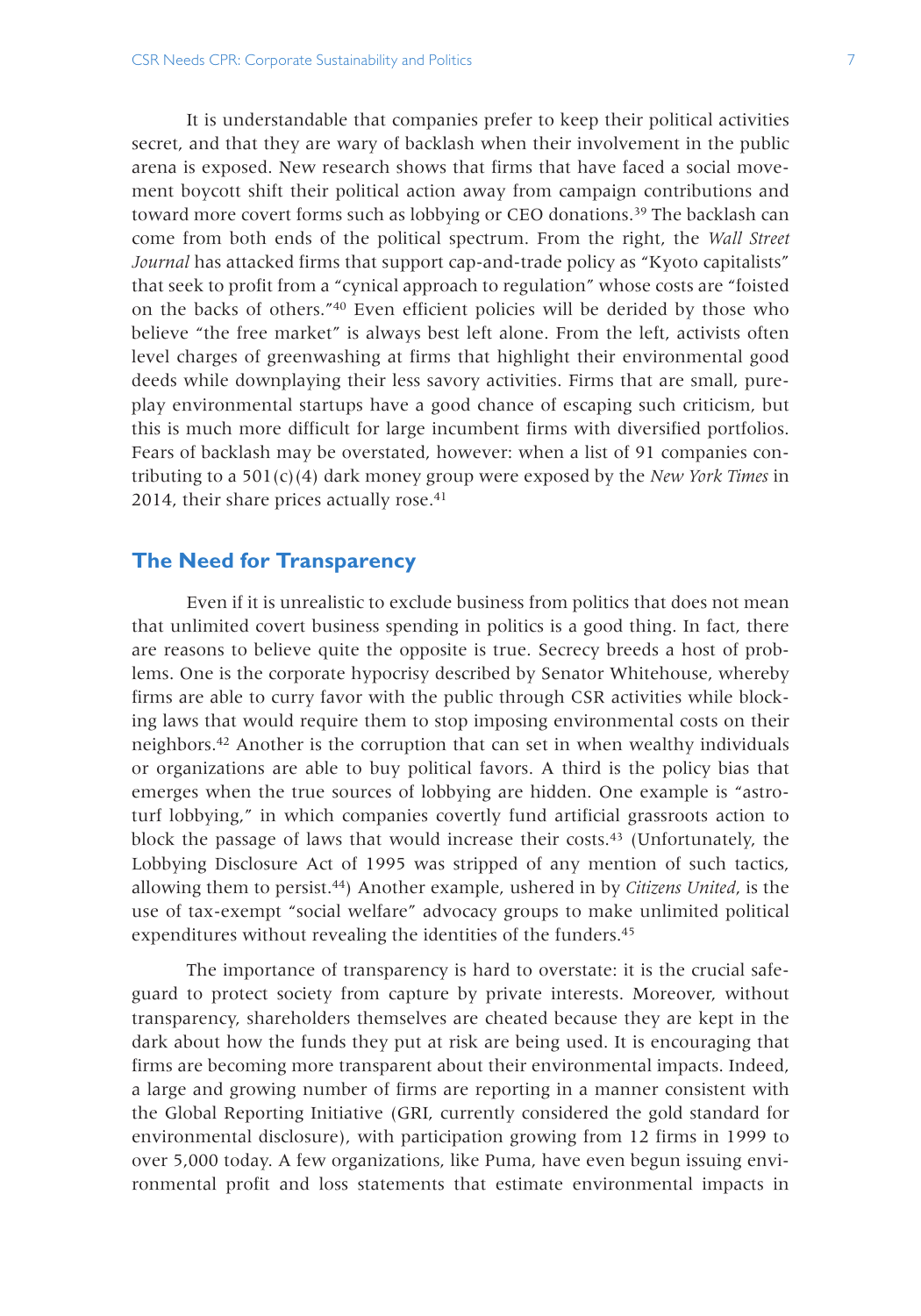dollars and cents. Although the practice of monetizing environmental impacts remains imperfect, it does help to simplify and focus sustainability reporting, and consulting organizations like Trucost are constantly refining the analytical methods for doing so.

Unfortunately, it is rare to find firms that are equally transparent about their political activity. Sustainability LLC, in conjunction with the World Wildlife Fund, conducted a study of 100 of the world's largest corporations and rated their disclosure of political activities. Nearly half the firms provided no information at all about their political involvement. Of those that did disclose, none achieved the highest rating and only a handful (BASF, BP, Chevron, Dow, Ford, General Motors, GlaxoSmithKline, and HP) achieved even the second-highest level.46

Climate change provides an interesting example of the limitations of current disclosure requirements. Recent research has found that there are two types of firms that tend to lobby politicians on the issue: those with high levels of greenhouse gas (GHG) emissions per dollar of output and those with low levels of emissions per dollar.47 Current disclosure rules do not require firms to be transparent about what types of policies they support, merely how much money they spent lobbying on a particular issue. But an educated guess would be that high-emission firms are lobbying for weaker regulations than low-emissions firms would prefer. After all, it has been shown that states were more likely to adopt a renewable portfolio standard if they had a staffed office of the American Solar Energy Society in their state.<sup>48</sup> Investors, consumers, and activists who view climate change as an important issue increasingly want to know in greater detail just what policies firms have been advocating when they visit their Representatives and Senators, or the White House.

The demand for political transparency will likely become stronger as the Millennial generation grows in influence, because these "digital natives" have grown up with an expectation of radical transparency from the products they buy and the companies for which they work.<sup>49</sup> Furthermore, although disclosure regarding money in political campaigns is crucial, CPR must also include various other possible activities that are adapted to the variety of political systems and regimes across the globe. One of the most important of these is avoiding corruption, which remains a powerful force in many parts of the world. The UN Global Compact has made fighting corruption one of its key action items, and it may serve as a vehicle for broader calls for political transparency. In order to see where the future of political disclosure lies, however, it is important to understand the current state of ESG ratings.

#### **CPR and Social Responsibility Metrics**

To what extent do existing social responsibility metrics capture corporate political action? For decades, socially responsible investing (SRI) has used a variety of "screens" to help investors channel their financial support away from activities they deem socially undesirable, such as tobacco or apartheid.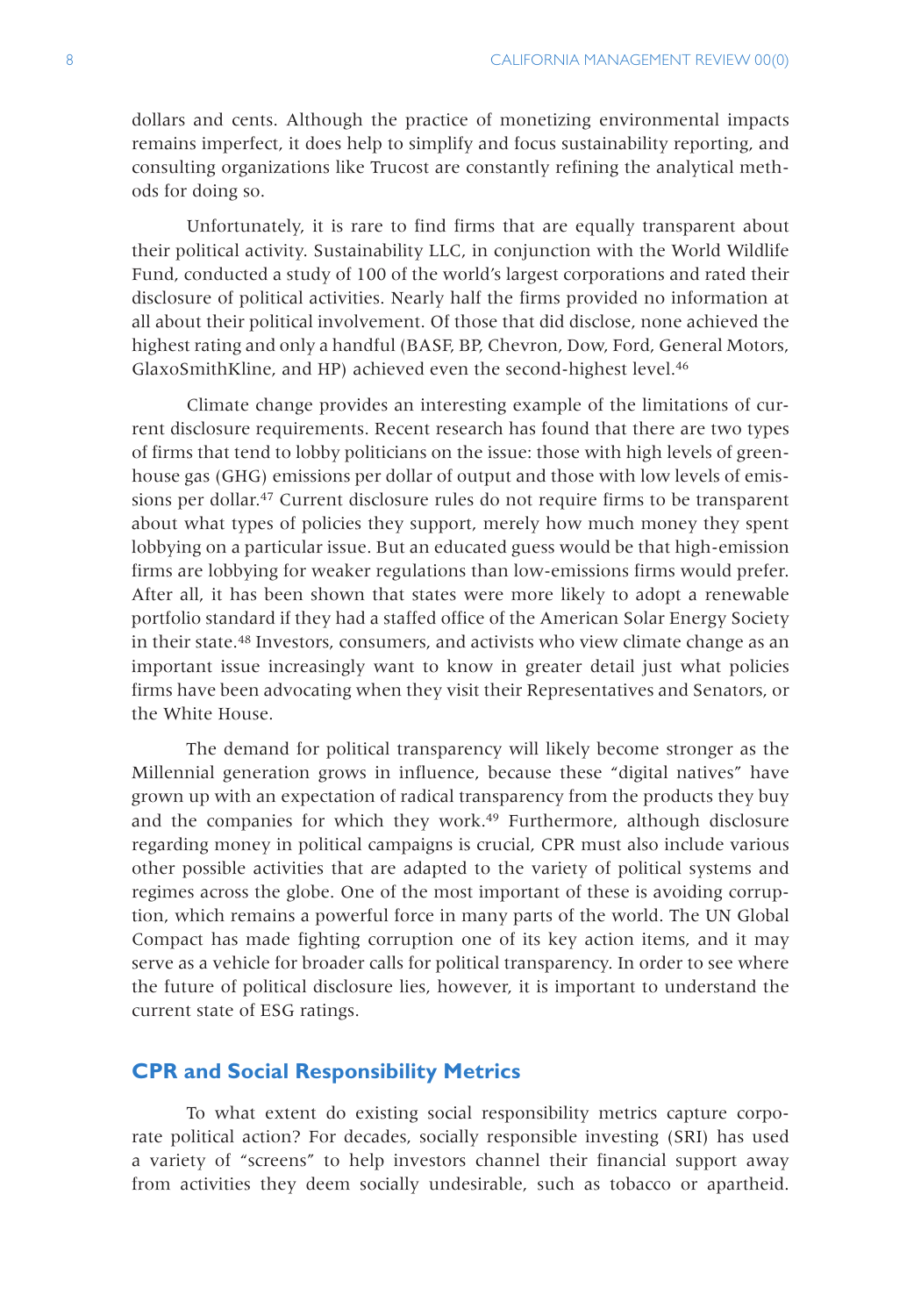Ratings organizations such as KLD Research, Innovest, RiskMetrics, Asset4, Sustainalytics, and Vigeo Eiris have sprung up to offer screening services to investors that include a variety of ways to evaluate firms' ESG performance.50 In broad outlines, these services help investors to fund businesses they believe are making the world a better place, and to reduce funding for businesses undermining our social and environmental future. More narrowly focused organizations like CDP (formerly Carbon Disclosure Project) have also emerged to press publicly traded firms emitting GHGs to disclose detailed information about their exposure to the physical and economic risks related to their carbon emissions; CDP has recently added questions related to corporate activity that could directly or indirectly influence public policy on climate change.<sup>51</sup>

Given the important role of public policy in pointing the way toward a sustainable future, it is rather surprising that most SRI advisors do not currently recognize the role of business in the public policy process. Consider what is currently being measured in corporate ESG metrics. One of the oldest and best known ESG rating systems originated from KLD Research, which was acquired by RiskMetrics in 2009, itself then acquired by MSCI in 2010. The stated purpose of the MSCI ESG ratings is to "to help investors to understand ESG risks and opportunities and integrate these factors into their portfolio construction and management process."<sup>52</sup> Its key issues for each of the three categories are presented in Table 1. Reading through the issues and their explanations (which are not reproduced here for reasons of brevity), it is clear they focus on how the company manages its own direct impacts. None of the existing measures explicitly mentions corporate political action. One of the Governance issues is "Business Ethics," and because corporate political action to block climate change legislation or toxic chemical reform could be seen as unethical, it could theoretically be partially subsumed under the existing categories, but this is a very indirect path at best, and it is does not appear this is currently done under the MSCI rating system.53

The Asset4 criteria also pay scant attention to political action. The ratings system's broad environmental criteria are resource use, emissions, and innovation; its broad social criteria are workforce, human rights, community, and product responsibility; and its governance criteria are management, shareholders, and CSR strategy. All focus on direct corporate operations, not on corporate political action. However, in addition Asset4 does track "Controversies," which includes "business ethics controversies" such as "political contributions or bribery and corruption." It includes two specific measures "Community Reputation Policy Elements/Political contribution" and "Lobbying Political Contributions."54

Likewise, Sustainalytics does not devote much attention to political action, though it does include "Policy on Political Involvement and Contributions" and "Total Value of Political Contributions."55 These measures are quite blunt and make no attempt to capture the firm's positions on the issues on which it lobbies, opting instead for a simple aggregate dollar value of contributions. Moreover, even this fails to capture spending on issue advertising and other activities that are allowed in the United States under the Supreme Court's *Citizens United* decision.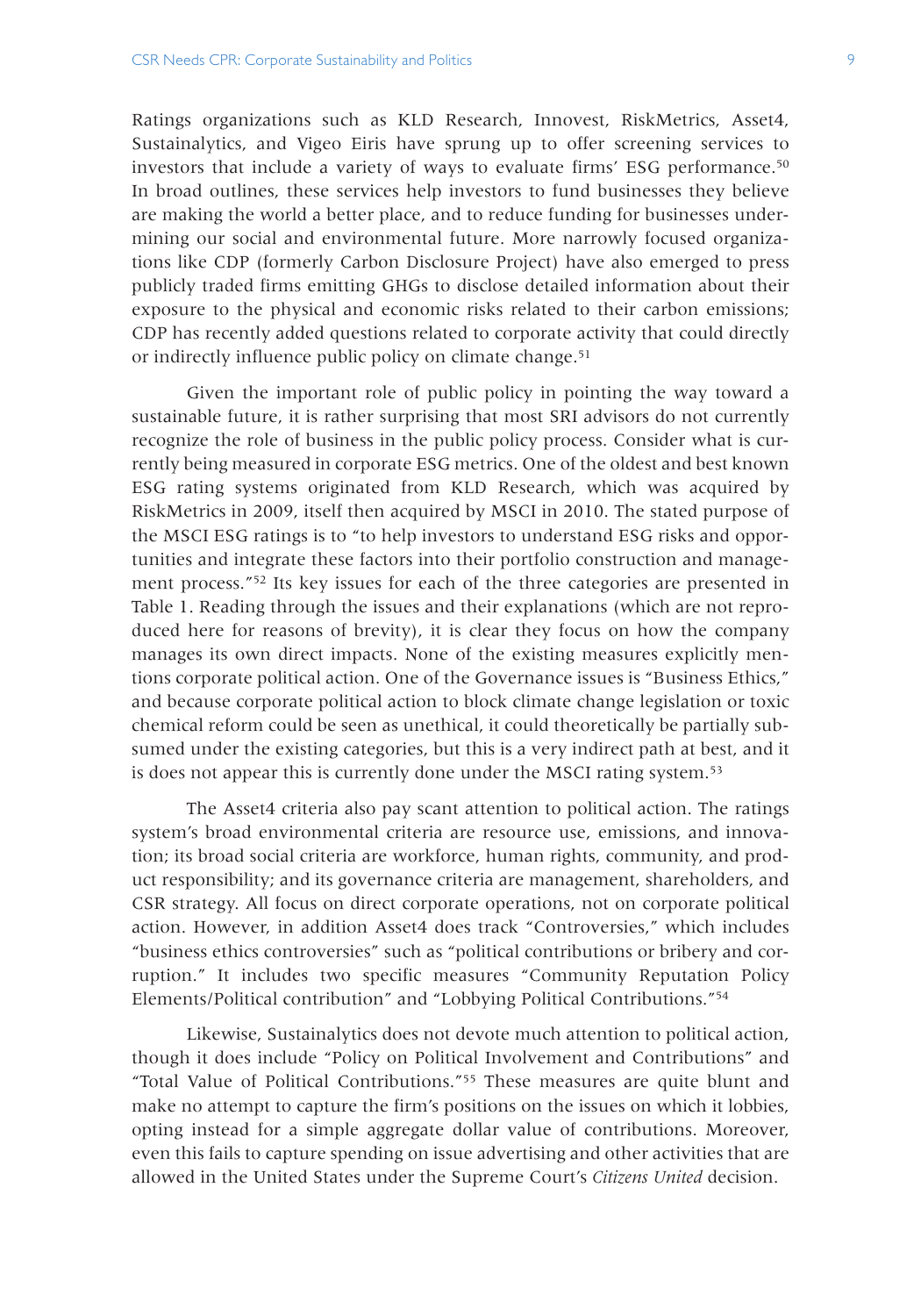| <b>Pillars</b>     | <b>Themes</b>               | <b>Key Issues</b>                     |
|--------------------|-----------------------------|---------------------------------------|
| <b>Environment</b> | Climate change              | Carbon emissions                      |
|                    |                             | Product carbon footprint              |
|                    |                             | Financing environmental impact        |
|                    |                             | Climate change vulnerability          |
|                    | Natural resources           | Water stress                          |
|                    |                             | Biodiversity and land use             |
|                    |                             | Raw material sourcing                 |
|                    | Pollution and waste         | Toxic emissions and waste             |
|                    |                             | Packaging material and waste          |
|                    |                             | Electronic waste                      |
|                    | Environmental opportunities | Opportunities in clean tech           |
|                    |                             | Opportunities in green building       |
|                    |                             | Opportunities in renewable energy     |
| <b>Social</b>      | Human capital               | Labor management                      |
|                    |                             | Health and safety                     |
|                    |                             | Human capital development             |
|                    |                             | Supply chain labor standards          |
|                    | Product liability           | Product safety and quality            |
|                    |                             | Chemical safety                       |
|                    |                             | Financial product safety              |
|                    |                             | Privacy and data security             |
|                    |                             | Responsible investment                |
|                    |                             | Health and demographic risk           |
|                    | Stakeholder opposition      | Controversial sourcing                |
|                    | Social opportunities        | Access to communications              |
|                    |                             | Access to finance                     |
|                    |                             | Access to health care                 |
|                    |                             | Opportunities in nutrition and health |
| Governance         | Corporate governance        | Board                                 |
|                    |                             | Pay                                   |
|                    |                             | Ownership                             |
|                    |                             | Accounting                            |
|                    | Corporate behavior          | <b>Business ethics</b>                |
|                    |                             | Anti-competitive practices            |
|                    |                             | Tax transparency                      |
|                    |                             | Corruption and instability            |
|                    |                             | Financial system instability          |

**TABLE 1.** MSCI Environmental, Social, and Governance Indicators.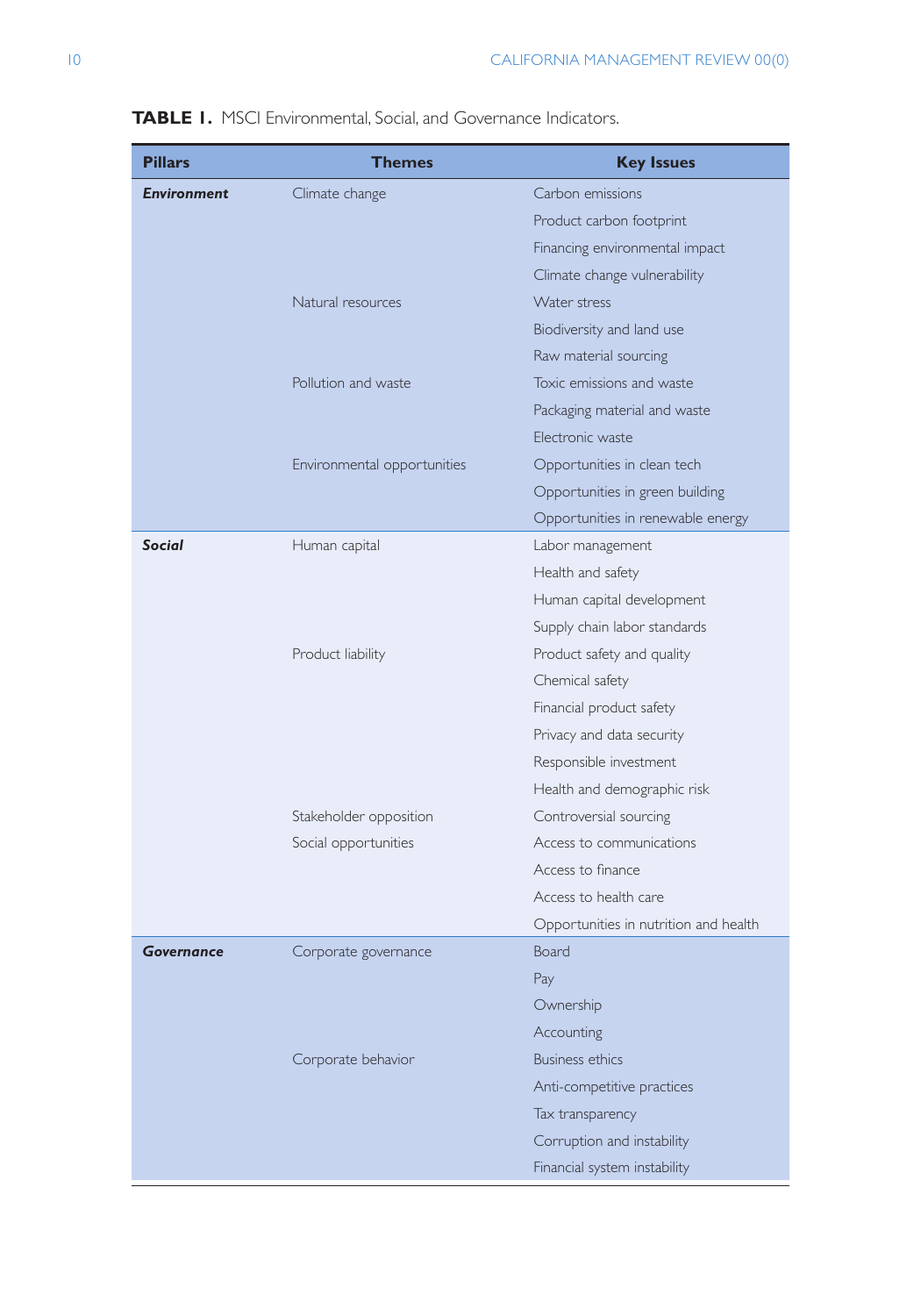In short, the metrics used to evaluate CSR and corporate sustainability today by most ratings systems almost completely ignore the role of business in shaping public policy.

# **Emerging Signs of Change**

The situation is beginning to change, however. The GRI Sustainability Reporting Standards, created in 1997, "are the first and most widely adopted global standards for sustainability reporting."56 One of the newest additions to the GRI reporting framework is standard 415, which addresses the topic of public policy:

The purpose of this disclosure is to identify an organization's support for political causes. This disclosure can provide an indication of the extent to which an organization's political contributions are in line with its stated policies, goals, or other public positions. Direct or indirect contributions to political causes can also present corruption risks, because they can be used to exert undue influence on the political process. Many countries have legislation that limits the amount an organization can spend on political parties and candidates for campaigning purposes. If an organization channels contributions indirectly through intermediaries, such as lobbyists or organizations linked to political causes, it can improperly circumvent such legislation.<sup>57</sup>

Standard 415 has an effective date of July 1, 2018, although "Earlier adoption is encouraged." Reporting "includes an organization's participation in the development of public policy, through activities such as lobbying and making financial or in-kind contributions to political parties, politicians, or causes." More specifically, GRI recommends,

The reporting organization should report: (1) the significant issues that are the focus of its participation in public policy development and lobbying; (2) its stance on these issues, and any differences between its lobbying positions and any stated policies, goals, or other public positions.<sup>58</sup>

Note that these requirements go well beyond simply reporting aggregate expenditures on lobbying, and would expose firms engaging in the hypocritical mix of pro-environmental public rhetoric and anti-environmental political action condemned by Senator Whitehouse.

In a related step, the Organization for Economic Cooperation and Development (OECD) has issued guidelines for Transparency and Integrity in Lobbying. These also go beyond simply reporting aggregate amounts of money spent on particular issues, and note that disclosure should

elicit information on in-house and consultant lobbyists, capture the objective of lobbying activity, identify its beneficiaries, in particular the ordering party, and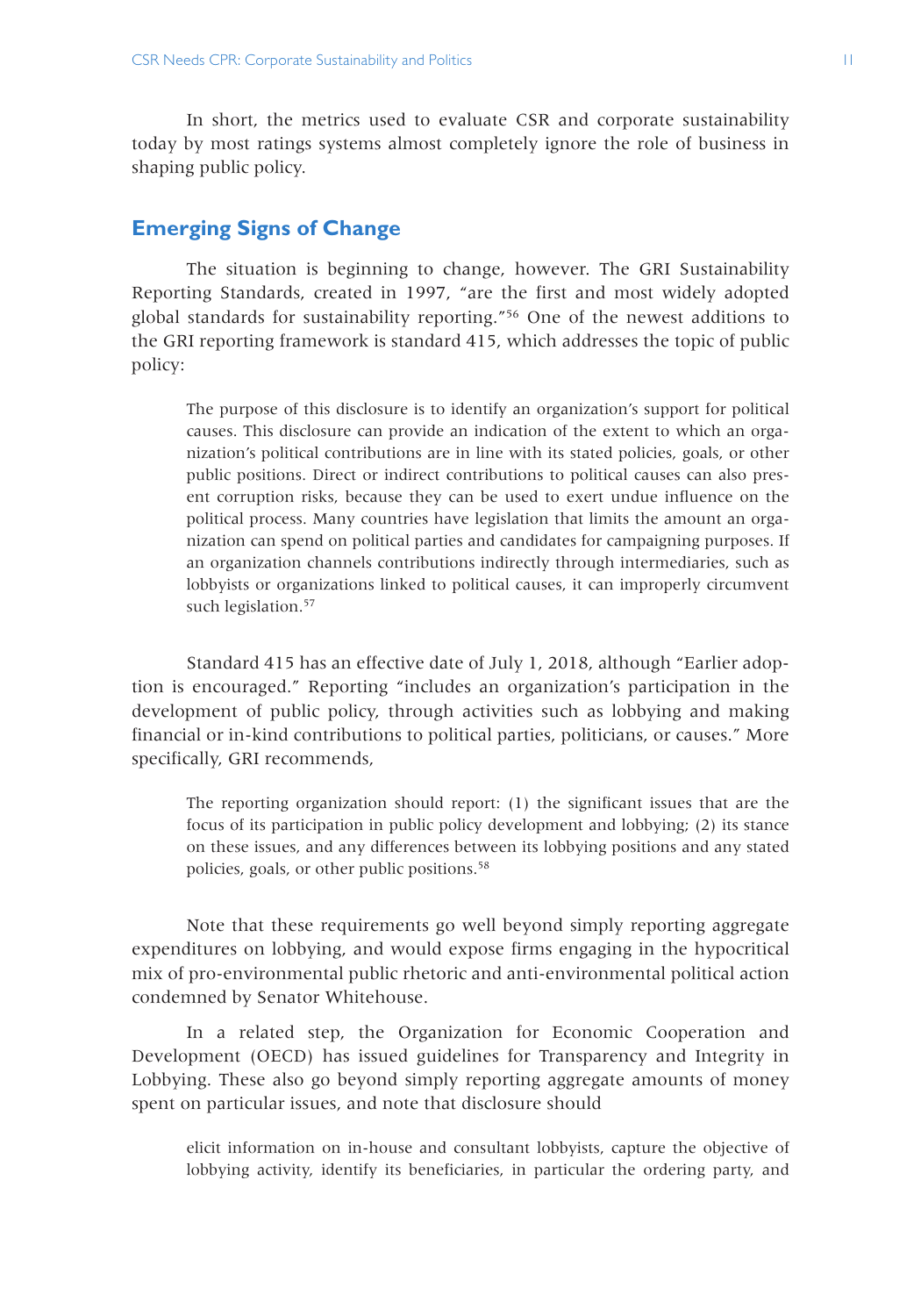point to those public offices that are its targets. Any supplementary disclosure requirements should take into consideration the legitimate information needs of key players in the public decision-making process. Supplementary disclosure requirements might shed light on where lobbying pressures and funding come from. Voluntary disclosure may involve social responsibility considerations about a business entity's participation in public policy development and lobbying. To adequately serve the public interest, disclosure on lobbying activities and lobbyists should be stored in a publicly available register and should be updated in a timely manner in order to provide accurate information that allows effective analysis by public officials, citizens and businesses.59

Another interesting new development is the CPA/Zicklin Index of Corporate Political Disclosure and Accountability, produced by the nonprofit Center for Political Accountability and the Zicklin Center for Business Ethics Research at Wharton. It rates the entire S&P 500 on the transparency of their political spending, and it finds substantial improvement over time.60 It does not, however, cover the critical area of lobbying expenditures. Another encouraging development is a joint effort by Transparency France and nine partner companies to craft a guide to reporting lobbying expenditures.61 This will help create norms of good practice in transparency around lobbying. But CPR goes far beyond lobbying. There are at least nine distinct channels through which firms exercise political influence, including lobbying, but also supporting think tanks, creating front groups, funding Political Action Committees (PACs) and super PACs, financing foundations, working through trade associations, participating in peak organizations, serving on advisory committees to government, and placing executives in administration roles.62 All of these must become a part of how we understand and evaluate CPR.

A more narrowly focused effort comes from a large group of institutional investors—including HSBC Global Asset Management, Trillium Asset Management, the University of California system, and the Harvard Management Company concerned about climate lobbying in particular. In collaboration with Principles for Responsible Investment (PRI), these investors announced that

Our expectation is that, when companies engage with public policy makers, they will support cost-effective policy measures to mitigate climate change risks and support an orderly transition to a low carbon economy. While an increasing number of companies have robust climate change policies and position statements and play a constructive role in policy discussions, we are concerned that many are also members or supporters of trade associations, think tanks and other third party organisations who lobby against policies to mitigate climate risks in a way that is inconsistent with our goal of maximising long-term portfolio value.<sup>63</sup>

The investors call for companies to support cost-effective policies to combat climate change, and to provide robust and detailed reporting on their direct and indirect lobbying on climate, including that done through trade associations or other membership groups.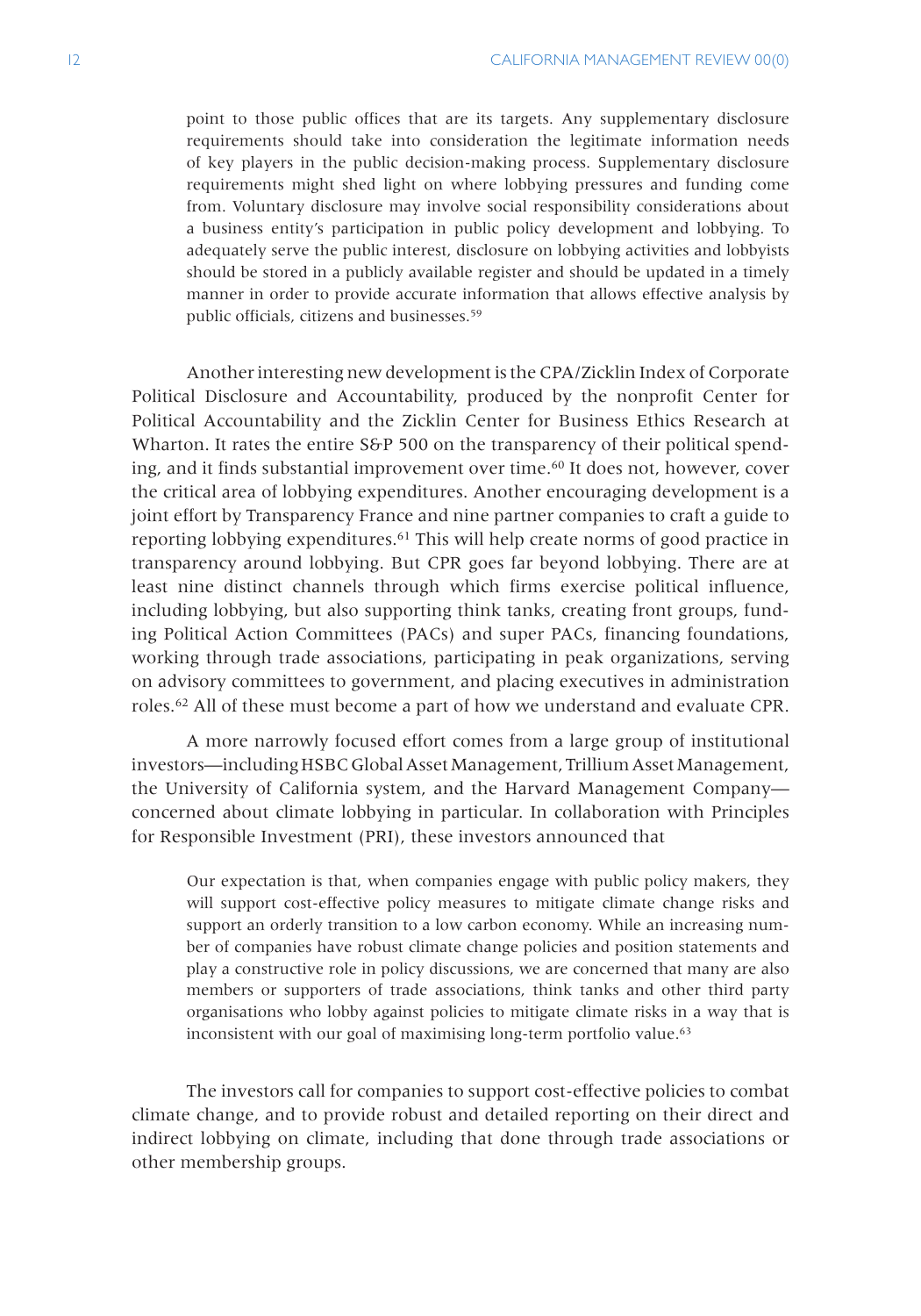Arguably, the most advanced ratings system for corporate political action is that conducted by Vigeo Eiris, the leading source of CSR metrics in the European market.64 Starting in July, 2010, Vigeo, in partnership with Transparency France, announced that it would include "the transparency and integrity of influence strategies and practices" in its system for rating companies' social responsibility.<sup>65</sup> In particular, its rating framework builds on the OECD guidelines—and includes both in-house lobbying and working with external specialists such as think tanks, lobbyists, and trade associations—to influence legislative and regulatory processes. In 2013, Vigeo issued its first report on disclosure of corporate lobbying practices. It characterized the overall level of disclosure as "predictably weak," but noted that North American companies appear to be somewhat ahead of European companies, and that the electric and gas industry and the chemical sector are the most advanced in their reporting on political activity.<sup>66</sup>

Vigeo Eiris rates corporate lobbying practices on three levels. At the *leadership* level, it looks for the visibility of the company's commitment to ensure transparency and integrity of lobbying practices, its exhaustiveness, and the extent to which the company is clear about where oversight responsibility lies, and it involves the board in assuring compliance. At the *implementation* level, it looks for employee training programs, "publication of detailed information on lobbying activities (the list of fields of interest, information on the company's networks and on the budget allocated to lobbying activities)," and "disclosure of the positions communicated to public authorities." Finally, at the *results* level, it examines the quality of disclosure of direct and indirect lobbying expenditures, public scandals in which the company might be involved, and stakeholder criticisms of the firm's lobbying practices.<sup>67</sup>

The actions of the OECD and the GRI, the creation of the CPA/Zicklin Index of Corporate Political Disclosure and Accountability, the PRI investor expectations on climate lobbying, and the expansion of the Vigeo Eiris ESG system to include lobbying activities all suggest we are at the cusp of a new wave of demands for political accountability. This should not be terribly surprising. Supreme Court decisions like *Citizens United vs. FEC* have made it easier for companies to hide their political activities and have provoked widespread outrage. Indeed, 45% of the U.S. population lives in a state or locality that has supported amending the Constitution to overturn *Citizens United*. 68 As has happened so often throughout history, a social movement is emerging to make demands that go beyond what is currently required by law. Political transparency and accountability will help to offset the widespread perception that government has been captured by the business sector, and they will empower investors, consumers, employees, and everyday citizens who wish to promote a transition to a sustainable and equitable economy.

#### **Implications for Practice**

For NGOs and activist investors, the implications of CPR are straightforward: because corporate political activity has as much (if not more) impact on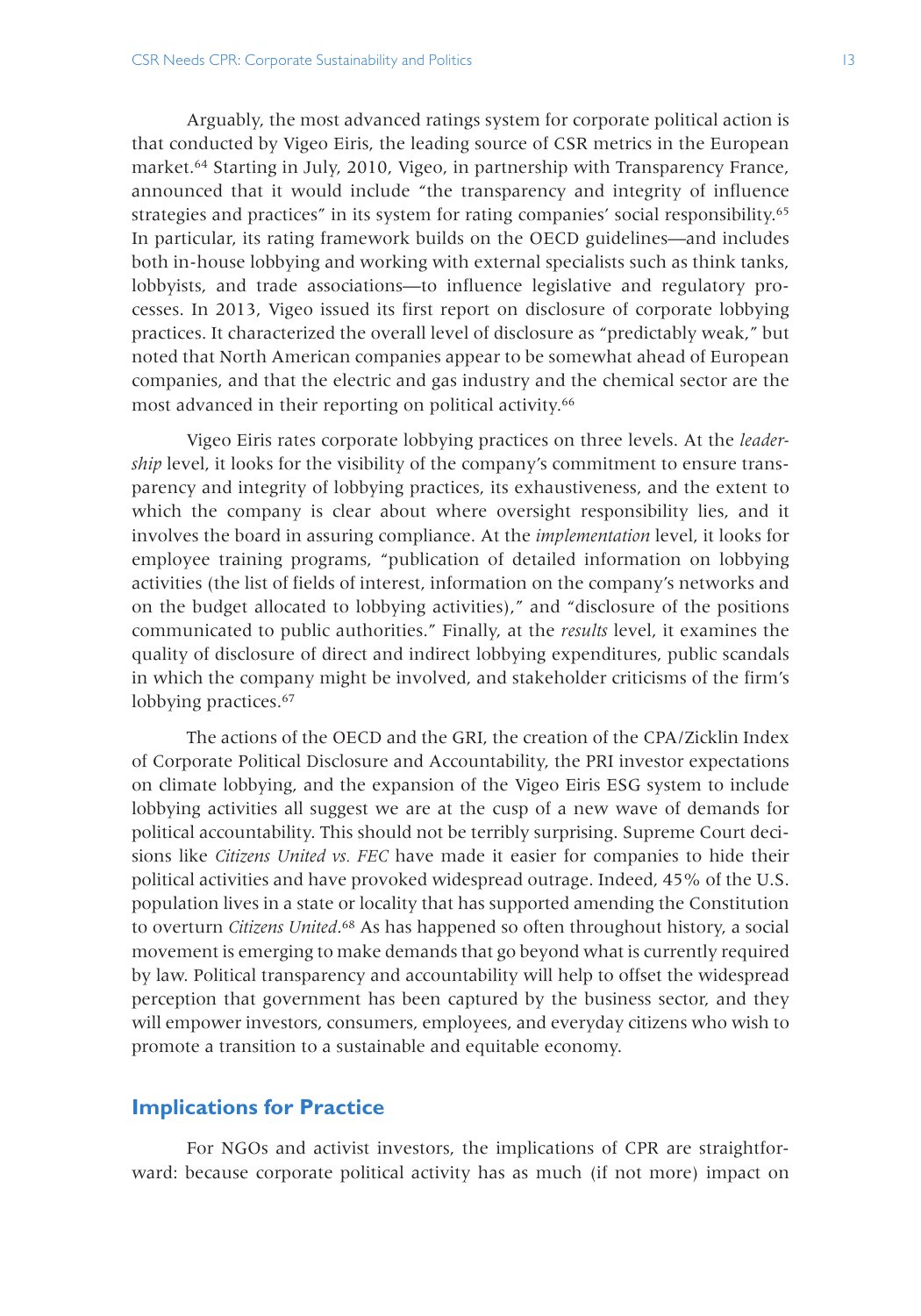sustainability as CSR, it should be monitored and evaluated just as carefully and as extensively as we assess CSR. This also means that civil society actors who want to encourage virtuous corporate behavior should demand as much disclosure for corporate political activity as they do for CSR and should judge firms accordingly. This does not mean that all civil society actors will agree on what constitutes politically responsible behavior, any more than they agree on what constitutes socially responsible behavior. For example, some would argue that labor standards that restrict children from assisting their mothers in making textiles are counter-productive, while others might disagree. Similarly, reasonable people might disagree as to whether public policies that favor rooftop solar installations are in the public interest, since they may increase the challenges of managing the electric grid. The point is not to encourage a uniformity of thinking about whether particular environmental policies are or are not in the public interest. Rather, it is to encourage civil society actors to take corporate political action just as seriously as CSR, to monitor it, and to debate what "counts" as CPR and what does not.

For business managers the implications are more nuanced. It is unrealistic to expect firms to support public policies that financially disadvantage them in any significant way. We would not expect a coal company to support policies that would stop coal mining or an oil company to support policies that would stop drilling for oil.

What then might we realistically expect? We would make three suggestions.

- *First, fully disclose your corporate political activity*. This may seem utopian in view of *Citizens United* and other Supreme Court decisions that currently allow unlimited covert political spending. Yet in the longer run, we do not expect current conditions to last. Social expectations change over time, and in the information age transparency is being increasingly insisted upon. Dark money and lobbying are unpopular with the public and with civil society actors, and the pressure for political disclosure is unlikely to abate. As with many other areas of corporate social performance, some firms will choose to enhance their legitimacy with the public by taking an early leadership position, while others will wait to see exactly how much will be expected of them. Firms that already have taken leadership positions on sustainability are likely to be the first movers in this new domain as well.
- *Second, align your political activity with your public pronouncements and CSR efforts*. For example, if a firm is seeking to voluntarily reduce its carbon footprint, then we would expect it also to support public policies that require all firms to reduce their GHG emissions. To do otherwise is to expose the firm to the risk of being attacked for hypocrisy. For example, Target Corporation, long known for progressive stands and support of gay rights, came under attack for its donations to MN Forward, a political group that supported a gubernatorial candidate who opposed same-sex marriage.<sup>69</sup> Of course, these elements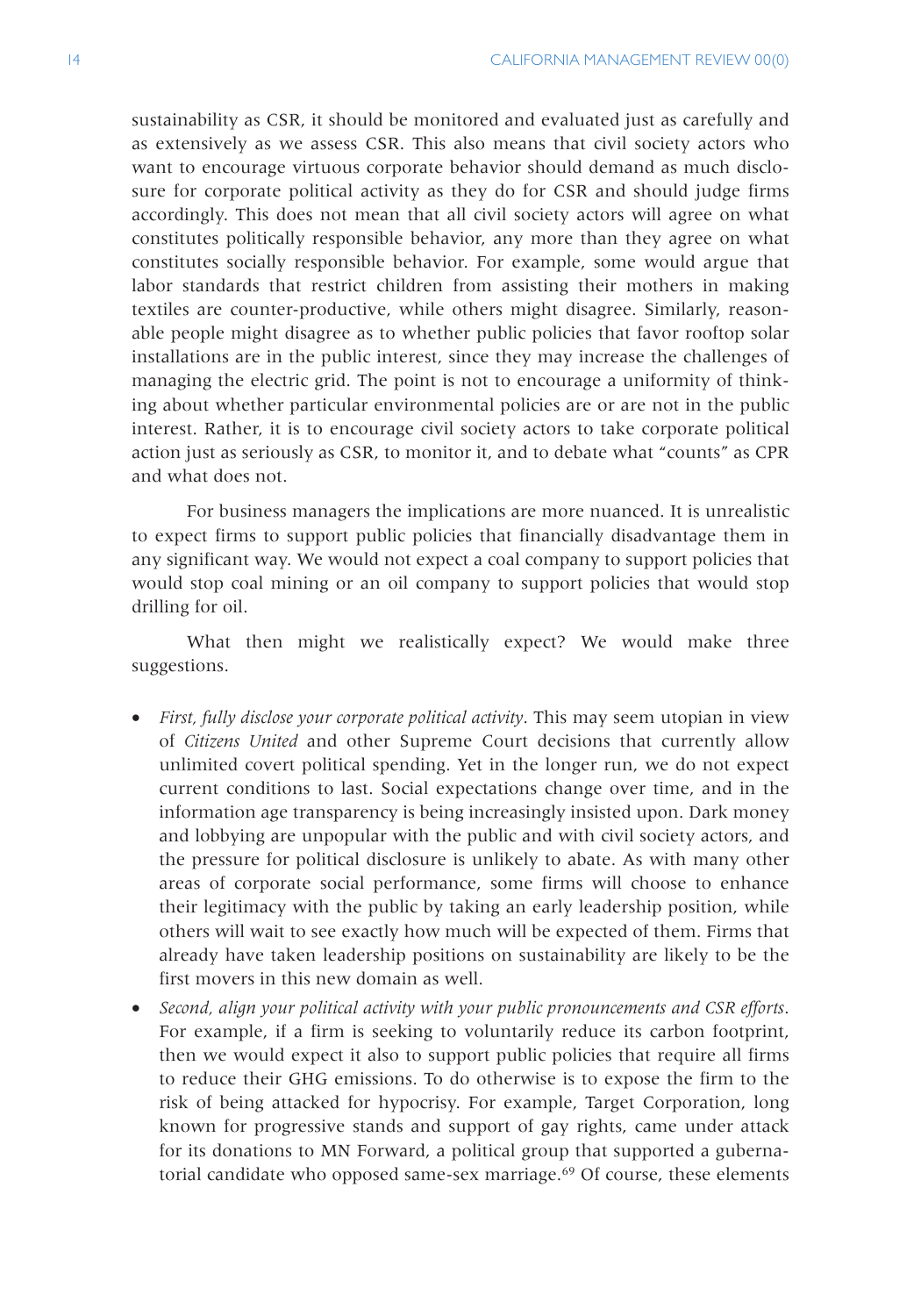of corporate non-market strategy should also be aligned with a firm's market strategy to achieve maximum competitive advantage.<sup>70</sup>

• *Third, support public policies that will enable the private sector to better pursue sustainability efforts and commitments*. This does not mean supporting public policies that are financially disadvantageous to the firm, but on the contrary supporting policies that enable the firm to act more responsibly without suffering a competitive disadvantage. For example, it would not be reasonable to expect an oil company to support restrictions on fracking, but it might be reasonable to ask it to support regulations restricting GHG emissions from fracking, since that would be environmentally beneficial and the additional operating costs marginal. Put another way, we expect firms (especially those that wish to be seen as leaders) to support public policies that are in their enlightened, long-run self-interest—just as we have come to do in the CSR realm, where it is now widely expected that firms will treat workers in developing countries decently in order to avoid public backlash. In other words, we expect companies to recognize the business case for government regulation, just as many have recognized the business case for CSR.

For business scholars, CPR offers a wealth of new research opportunities. An enormous literature exists on the connection between CSR and profitability,<sup>71</sup> and more recently a literature has emerged on whether or, more accurately, *when* it "pays to be green."72 Less attention has been devoted to understanding when it pays to support green public policies. Some research suggests that the payoffs to political action are so high as to raise the question of why there is "so little" money in politics.<sup>73</sup> Yet other work suggests that much corporate political spending unless it is in regulated industries—may be simply indulging the whims of corporate managers without providing much benefit for shareholders.74 More research is needed to home in on where and when it pays to advocate for more sustainable policies.

#### **Conclusion**

The concepts of CSR and corporate sustainability have become household words in recent decades, but they have their limits and are sometimes derided as mere window-dressing.<sup>75</sup> To become more meaningful, they need to be reinvented and expanded to include a more holistic understanding of the firm's full impact on the social and natural world. Particularly important is a more responsible engagement with government. Business support can make the difference between either passing policies that support progress toward a more sustainable world or blocking them. Corporate leaders can play an enormously important role by demonstrating their own willingness to be transparent about their political activities and by speaking out to demand new norms and rules of transparency for all firms. Failure to do so robs shareholders of their right to know how the funds they invest are being used and robs citizens of their right to a government not captured by special interests.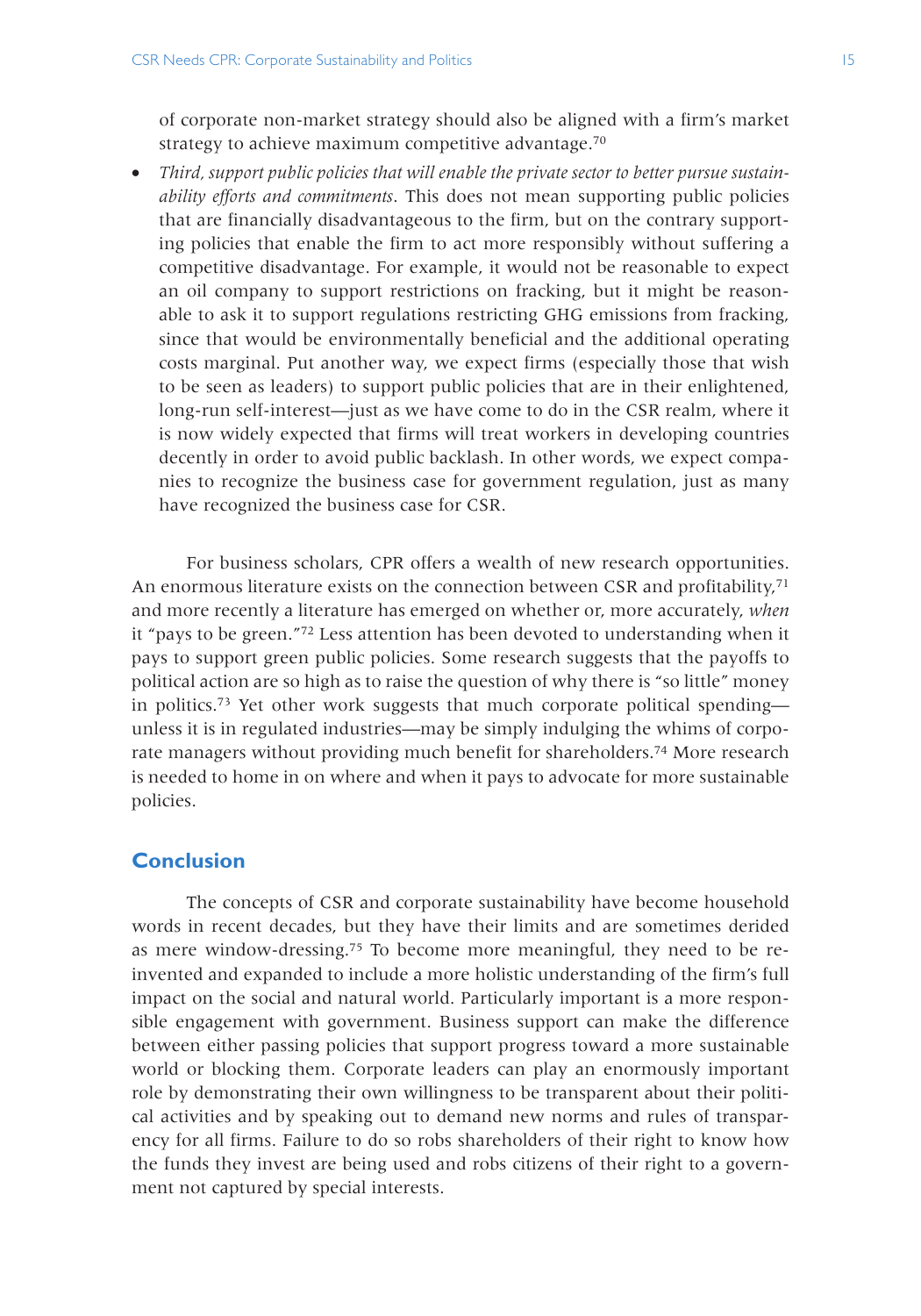Civil society leaders and researchers also face corresponding new challenges. Once they have access to reliable and complete information about corporate political action, they can propose, evaluate, and stimulate the creation of new norms and public policies for CPR. A major challenge in this regard will be developing evaluative frameworks for assessing the extent to which corporate political action supports policies that will truly lead to more sustainable outcomes. Researchers will continue to play an important role in testing existing sustainability metrics and developing new and improved reporting frameworks.

Many citizens of western democracies despair over the inability of their governments to solve the pressing problems of our times. They suspect that a big part of the problem is the influence of money and corporate power in politics. Although not a panacea, creating new norms of CPR—coupled with radical transparency around corporate political action—is a promising step. Moreover, important organizations such as the Global Reporting Initiative, the OECD, and Vigeo Eiris are already moving in this direction. The demand for political transparency is unlikely to fade away. The challenge for managers will be whether to embrace this movement and take a leadership position in support of greater transparency around corporate political action, or to resist it for as long as possible. Either way, as demands for political transparency grow, it will become increasingly difficult for companies to execute a strategy that involves contradictions between virtuous public statements and self-serving lobbying and other political activities.

#### **Funding**

The author(s) disclosed receipt of the following financial support for the research, authorship, and/or publication of this article: We gratefully acknowledge funding from the Albert and Elaine Borchard Foundation.

#### **Author Biographies**

Thomas P. Lyon is the Dow Professor of Sustainable Science, Technology and Commerce at the University of Michigan, with appointments in the Ross School of Business and the School of Environment and Sustainability ([tplyon@](mailto:tplyon@umich.edu) [umich.edu\)](mailto:tplyon@umich.edu).

The Bretesche Workshop on Systemic Change, held at the Chateau de la Bretesche in June 2016, brought together leading scholars affiliated with the Alliance for Research on Corporate Sustainability to explore whether, and if so how, corporations could help lead systemic change for sustainability. The Workshop participants were:

Magali A. Delmas is a Professor of Management at the University of California, Los Angeles (UCLA) Institute of the Environment and Sustainability and the Anderson School of Management ([Delmas@ucla.edu](mailto:Delmas@ucla.edu)).

John W. Maxwell is the W. George Pinnell Professor of Business Economics and Public Policy at the Kelley School of Business, Indiana University ([jwmax@indi](mailto:jwmax@indiana.edu)[ana.edu\)](mailto:jwmax@indiana.edu).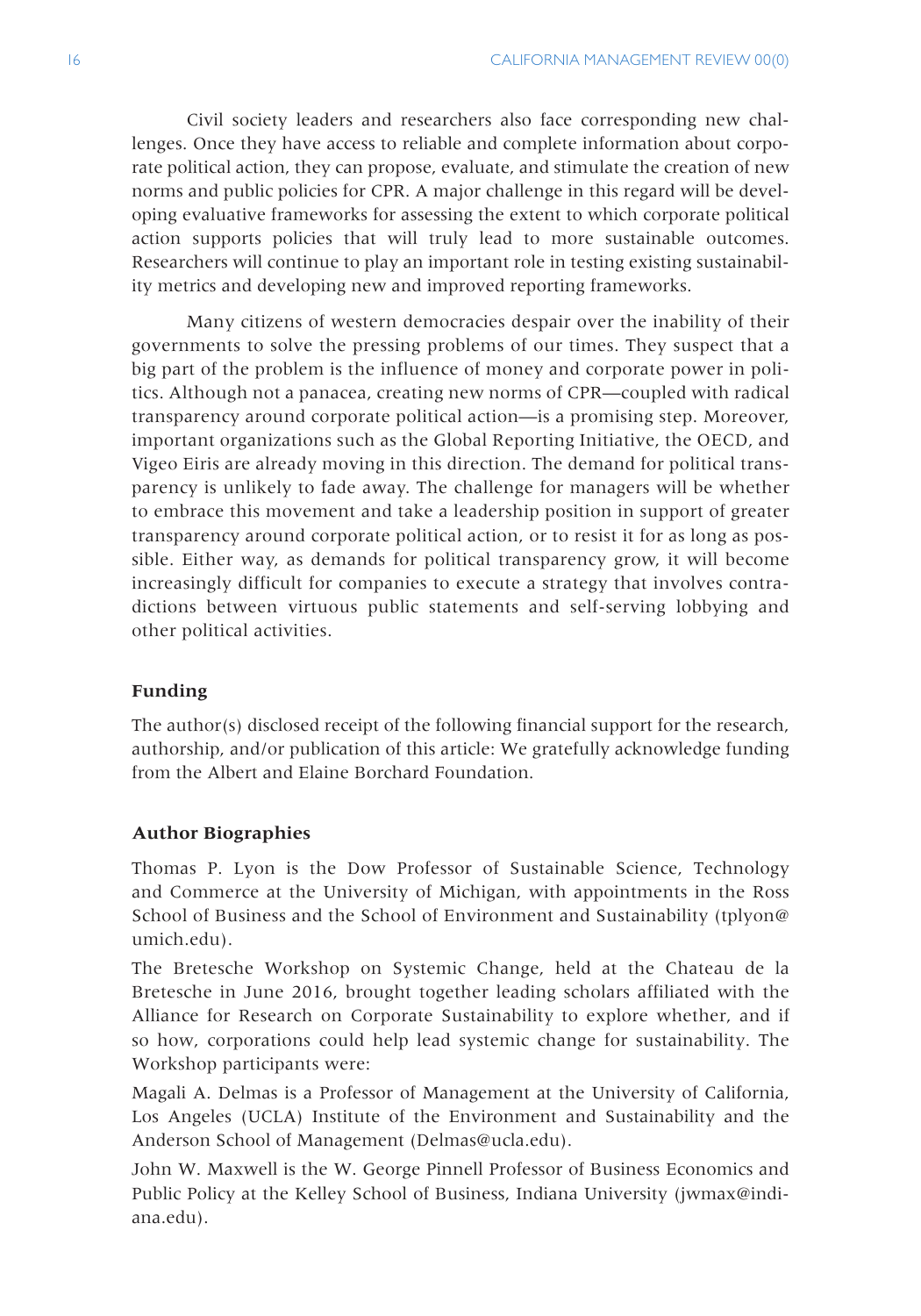Pratima (Tima) Bansal is the Canada Research Chair in Business Sustainability at the Ivey Business School at Western University, London, Ontario, Canada ([tbansal@ivey.ca](mailto:tbansal@ivey.ca)).

Mireille Chiroleu-Assouline is Professor of Environmental Economics at the Paris School of Economics and the University of Paris 1 Panthéon-Sorbonne [\(mireille.](mailto:mireille.chiroleu-assouline@univ-paris1.fr) [chiroleu-assouline@univ-paris1.fr](mailto:mireille.chiroleu-assouline@univ-paris1.fr)).

Patricia Crifo is Professor at University Paris Nanterre-Economix and at Ecole Polytechnique, and co-responsible of the Chair FDIR for Sustainable Finance and Responsible Investment [\(patricia.crifo@polytechnique.edu\)](mailto:patricia.crifo@polytechnique.edu).

Rodolphe Durand is the HEC Foundation Senior Chair Professor of Strategy, and Society and Organizations Center Director at HEC Paris ([durand@hec.fr](mailto:durand@hec.fr)).

Jean-Pascal Gond is Professor of Corporate Social Responsibility at Cass Business School, City University of London and Director of ETHOS—The Centre for Responsible Enterprise ([jean-pascal.gond.1@city.ac.uk](mailto:jean-pascal.gond.1@city.ac.uk)).

Andrew King is Professor of Business Administration at the Tuck School of Business in Hanover, New Hampshire ([Andrew.A.King@tuck.dartmouth.edu\)](mailto:Andrew.A.King@tuck.dartmouth.edu).

Michael Lenox is the Tayloe Murphy Professor of Business and the Senior Associate Dean and Chief Strategy Officer at the Darden School of Business, University of Virginia ([lenoxM@darden.virginia.edu](mailto:lenoxM@darden.virginia.edu)).

Michael Toffel is the Senator John Heinz Professor of Environmental Management at the Harvard Business School and Faculty Chair of the HBS Business and Environment Initiative [\(mtoffel@hbs.edu\)](mailto:mtoffel@hbs.edu).

David Vogel is the Solomon P. Lee Chair of Business Ethics and Professor Emeritus of Political Science at the University of California, Berkeley [\(jayvogel@](mailto:jayvogel@berkeley.edu) [berkeley.edu](mailto:jayvogel@berkeley.edu)).

Frank Wijen is an Associate Professor of Strategic Management at Rotterdam School of Management, Erasmus University ([fwijen@rsm.nl\)](mailto:fwijen@rsm.nl).

#### **Notes**

- 1. See [https://globenewswire.com/news-release/2017/06/06/1009026/0/en/G-A-s-FLASH-](https://globenewswire.com/news-release/2017/06/06/1009026/0/en/G-A-s-FLASH-
REPORT-82-of-the-S-P-500-Companies-Published-Corporate-Sustainability-Reports-in-2016.html)[REPORT-82-of-the-S-P-500-Companies-Published-Corporate-Sustainability-](https://globenewswire.com/news-release/2017/06/06/1009026/0/en/G-A-s-FLASH-
REPORT-82-of-the-S-P-500-Companies-Published-Corporate-Sustainability-Reports-in-2016.html)[Reports-in-2016.html](https://globenewswire.com/news-release/2017/06/06/1009026/0/en/G-A-s-FLASH-
REPORT-82-of-the-S-P-500-Companies-Published-Corporate-Sustainability-Reports-in-2016.html).
- 2. Ioannis Ioannou and George Serafeim, "What Drives Corporate Social Performance? The Role of Nation-Level Institutions," *Journal of International Business Studies*, 43/9 (December 2012): 834-864.
- 3. David Vogel, *The Market for Virtue: The Potential and Limits of Corporate Social Responsibility* (Washington, DC: Brookings Institution Press, 2007).
- 4. Piet Eichholtz, Nils Kok, and John M. Quigley, "Doing Well by Doing Good? Green Office Buildings," *The American Economic Review*, 100/5 (December 2010): 2492-2509.
- 5. See <https://www.ota.com/news/press-releases/19681>.
- 6. Jason Potts, Ann Wilkings, Matthew Lynch, and Scott McFatridge, *The State of Sustainability Initiatives Review: Standards and the Blue Economy* (Winnipeg, Manitoba, Canada: International Institute for Sustainable Development, 2016), p. 332.
- 7. Steering Committee of the State-of-Knowledge Assessment of Standards and Certification, *Toward Sustainability: The Roles and Limitations of Certification* (Washington, DC: RESOLVE, 2012).
- 8. Alfred A. Marcus, *Innovations in Sustainability* (Cambridge, UK: Cambridge University Press, 2015), p. 2.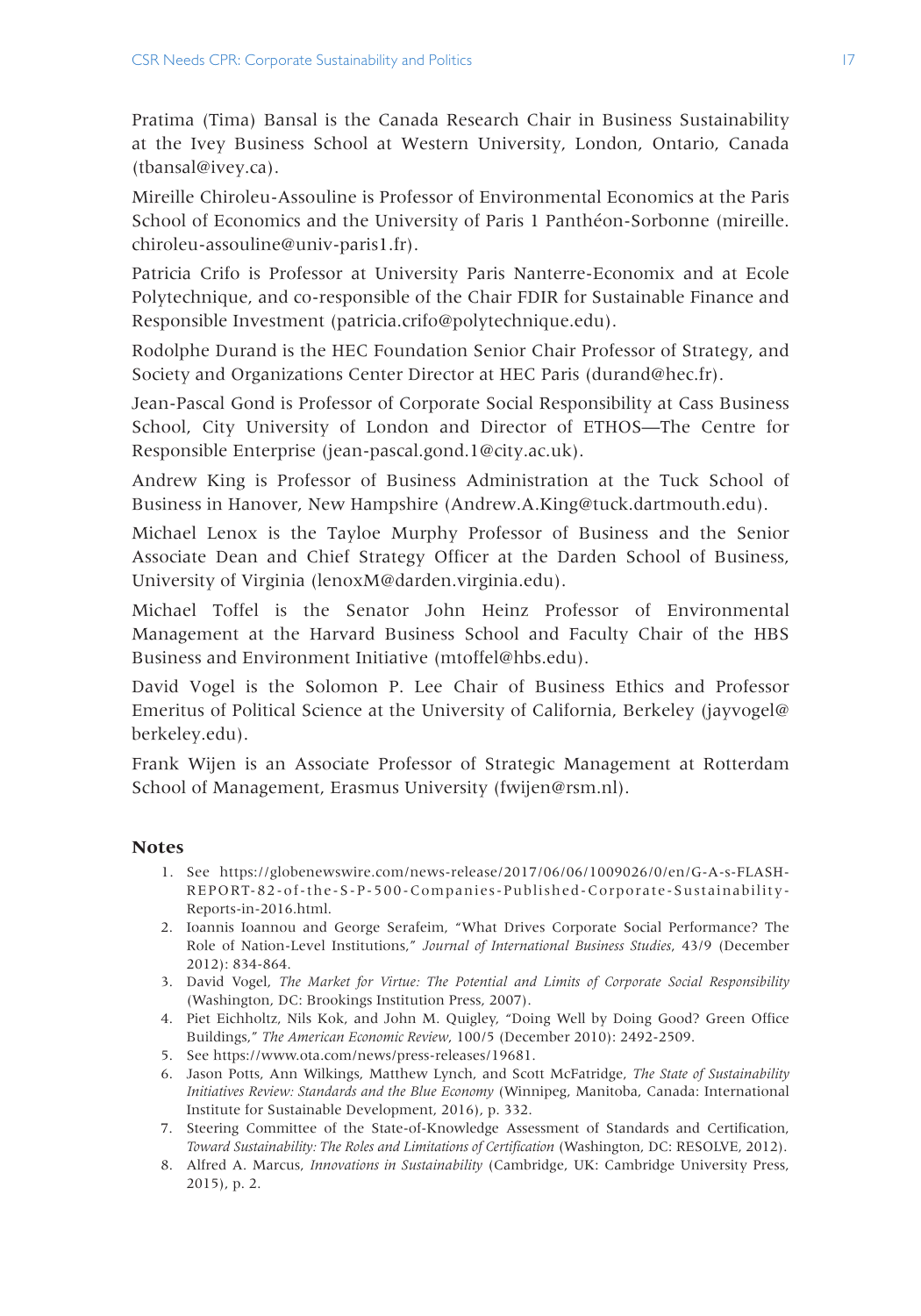- 9. See [https://www.theatlantic.com/business/archive/2017/05/rana-plaza-four-years-later/525252/.](https://www.theatlantic.com/business/archive/2017/05/rana-plaza-four-years-later/525252/)
- 10. Devin-Judge Lord, Constance L. McDermott, and Benjamin Cashore, "How Do Forest Certification Policies Change Over Time? Comparing Forest Stewardship Council and the Sustainable Forestry Initiative Standards in the United States, 2008-2013" (working paper, Yale Program on Forest Policy and Governance, New Haven, CT, 2015).
- 11. See [https://www.commondreams.org/views/2000/09/18/corporations-and-un-nike-and-others](https://www.commondreams.org/views/2000/09/18/corporations-and-un-nike-and-others-bluewash-their-images)[bluewash-their-images](https://www.commondreams.org/views/2000/09/18/corporations-and-un-nike-and-others-bluewash-their-images).
- 12. See<https://www.theguardian.com/environment/blog/2011/apr/14/bp-pr-campaign-gulf-oil-spill>.
- 13. See [https://www.theguardian.com/environment/2016/jul/07/global-fish-production](https://www.theguardian.com/environment/2016/jul/07/global-fish-production-
approaching-sustainable-limit-un-warns)[approaching-sustainable-limit-un-warns.](https://www.theguardian.com/environment/2016/jul/07/global-fish-production-
approaching-sustainable-limit-un-warns)
- 14. See <http://www.fao.org/docrep/017/i1688e/i1688e.pdf>.
- 15. See [https://www.economist.com/news/briefing/21709530-water-becomes-ever-more-scant](https://www.economist.com/news/briefing/21709530-water-becomes-ever-more-scant-world-needs-conserve-it-use-it-more-efficiently-and)[world-needs-conserve-it-use-it-more-efficiently-and](https://www.economist.com/news/briefing/21709530-water-becomes-ever-more-scant-world-needs-conserve-it-use-it-more-efficiently-and).
- 16. See [https://www.nature.com/news/three-years-to-safeguard-our-climate-1.22201.](https://www.nature.com/news/three-years-to-safeguard-our-climate-1.22201)
- 17. See [https://www.greenbiz.com/report/state-green-business-report-2015.](https://www.greenbiz.com/report/state-green-business-report-2015)
- 18. There has been much interest in the power of investors to penalize companies for unsustainable actions, but empirical evidence suggests market penalties may simply anticipate expected legal penalties. See Jonathan M. Karpoff, John R. Lott, Jr., and Eric W. Wehrl, "The Reputational Penalties for Environmental Violations: Empirical Evidence," *The Journal of Law & Economics*, 48/2 (October 2005): 653-675.
- 19. Vogel, 2007, op. cit., p. 173.
- 20. Auden Schendler and Michael W. Toffel, "The Factor Environmental Ratings Miss," *MIT Sloan Management Review*, 53/1 (Fall 2011): 17-18.
- 21. Shahzad Ansari, Frank Wijen, and Barbara Gray, "Constructing a Climate Change Logic: An Institutional Perspective on the 'Tragedy of the Commons,'" *Organization Science*, 24/4 (July/ August 2013): 1014-1040.
- 22. Despite the well-known limitations of both companies' efforts, the specific actions cited here were nonetheless acts of corporate political responsibility at the time they were taken.
- 23. See [https://www.euractiv.com/section/public-affairs/news/green-businesses-rock-employers](https://www.euractiv.com/section/public-affairs/news/green-businesses-rock-employers-
lobby/)[lobby/.](https://www.euractiv.com/section/public-affairs/news/green-businesses-rock-employers-
lobby/)
- 24. See <https://www.corporateleadersgroup.com/about>.
- 25. See [https://www.cnbc.com/2017/08/15/expect-more-ceos-to-speak-out-on-vital-issues-risk](https://www.cnbc.com/2017/08/15/expect-more-ceos-to-speak-out-on-vital-issues-risking-the-wrath-of-the-trump-commentary.html)[ing-the-wrath-of-the-trump-commentary.html.](https://www.cnbc.com/2017/08/15/expect-more-ceos-to-speak-out-on-vital-issues-risking-the-wrath-of-the-trump-commentary.html)
- 26. The group's initial membership included 902 businesses and investors (20 of them part of the *Fortune 500*), 183 colleges and universities, 125 cities and 9 states. Participating firms include such familiar names as Apple, Google, Tesla, Target, eBay, Lyft, Adidas, Facebook, and Nike, and represent over \$6.2 trillion of the U.S. economy. The group's declaration concludes with these words: "It is imperative that the world know that in the United States, the actors that will provide the leadership necessary to meet our Paris commitment are found in city halls, state capitals, colleges and universities, investors and businesses. Together, we will remain actively engaged with the international community as part of the global effort to hold warming to well below 2°C and to accelerate the transition to a clean energy economy that will benefit our security, prosperity, and health." [https://www.wearestillin.com/](https://www.wearestillin.com/we-are-still-declaration) [we-are-still-declaration.](https://www.wearestillin.com/we-are-still-declaration)
- 27. In addition, the merger of Danone's North American dairy business with WhiteWave has created DanoneWave, the largest benefit corporation in the United States. [http://www.csr](http://www.csrwire.com/press_releases/39933-Danone-CEO-Announces-Intention-to-Deepen-Work-with-B-Lab)[wire.com/press\\_releases/39933-Danone-CEO-Announces-Intention-to-Deepen-Work-with-](http://www.csrwire.com/press_releases/39933-Danone-CEO-Announces-Intention-to-Deepen-Work-with-B-Lab)[B-Lab](http://www.csrwire.com/press_releases/39933-Danone-CEO-Announces-Intention-to-Deepen-Work-with-B-Lab).
- 28. Aaron K. Chatterji and Michael W. Toffel, "The Power of C.E.O. Activism. Grey Matter," *New York Times*, April 3, 2016, p. SR10.
- 29. See [https://www.vox.com/policy-and-politics/2017/8/16/16157398/trump-manufacturing](https://www.vox.com/policy-and-politics/2017/8/16/16157398/trump-manufacturing-
council-disband)[council-disband](https://www.vox.com/policy-and-politics/2017/8/16/16157398/trump-manufacturing-
council-disband).
- 30. See [https://www.cnbc.com/2017/08/15/expect-more-ceos-to-speak-out-on-vital-issues-risk](https://www.cnbc.com/2017/08/15/expect-more-ceos-to-speak-out-on-vital-issues-risking-the-wrath-of-the-trump-commentary.html)[ing-the-wrath-of-the-trump-commentary.html.](https://www.cnbc.com/2017/08/15/expect-more-ceos-to-speak-out-on-vital-issues-risking-the-wrath-of-the-trump-commentary.html)
- 31. Sheldon Whitehouse, "The Climate Movement Needs More Corporate Lobbyists," *Harvard Business Review Digital Articles*, February 25, 2016, [https://hbr.org/2016/02/](https://hbr.org/2016/02/the-climate-movement-needs-more-corporate-lobbyists) [the-climate-movement-needs-more-corporate-lobbyists](https://hbr.org/2016/02/the-climate-movement-needs-more-corporate-lobbyists).
- 32. Lee Fang, "CEOs Praised for Backing the Paris Accord Also Funded Lobbyists Pushing Trump to Withdraw," *The Intercept*, June 4, 2017, [https://theintercept.com/2017/06/04/](https://theintercept.com/2017/06/04/paris-accord-trump-lobby-ceo-withdraw/) [paris-accord-trump-lobby-ceo-withdraw/.](https://theintercept.com/2017/06/04/paris-accord-trump-lobby-ceo-withdraw/)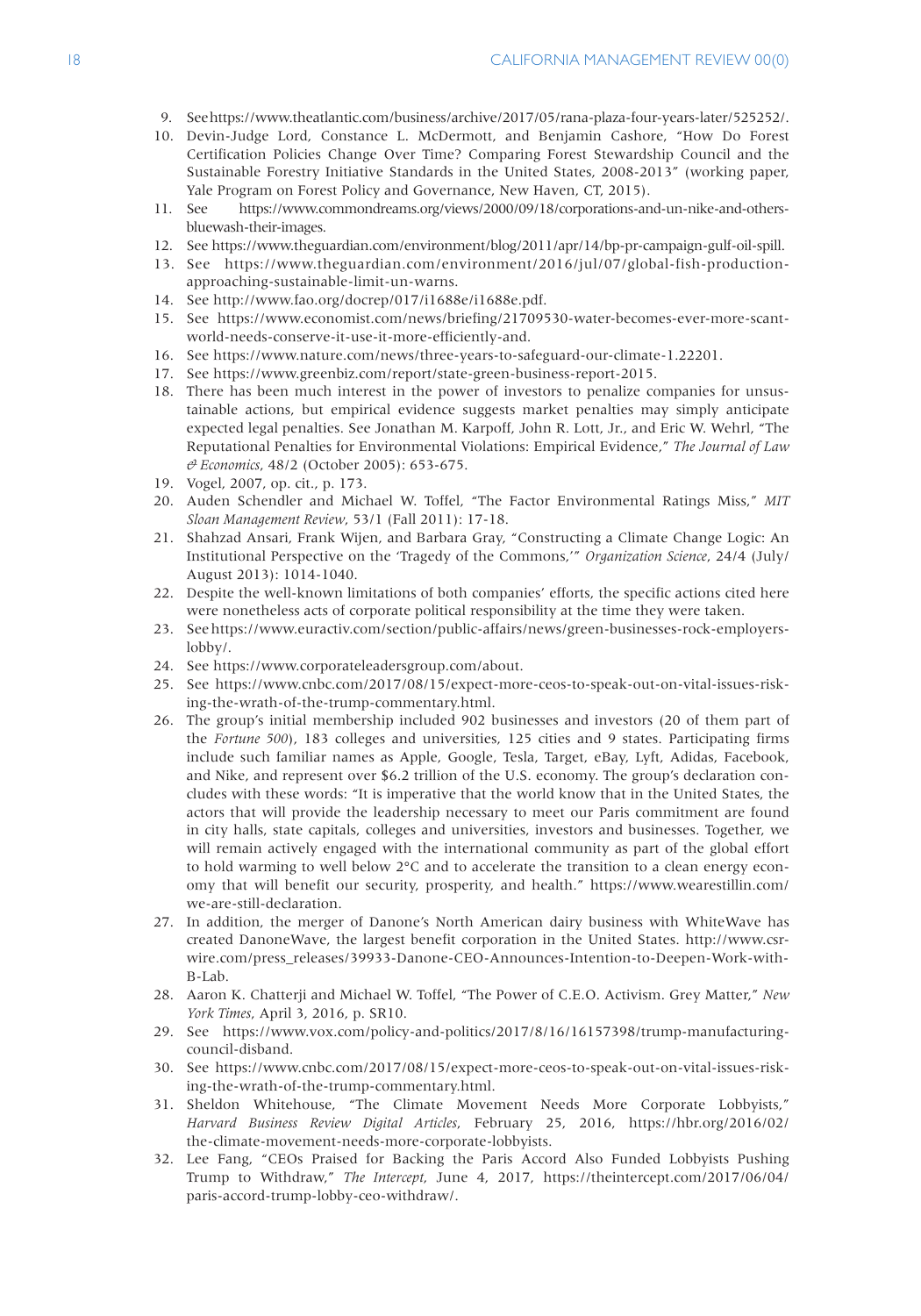- 33. Milton Friedman, "The Social Responsibility of Business is to Increase Its Profits," *New York Times Magazine*, September 13, 1970, p. 32.
- 34. Aneel Karnani, "Doing Well by Doing Good: The Grand Illusion," *California Management Review*, 53/2 (Winter 2011): 69-86.
- 35. See [https://www.theatlantic.com/business/archive/2015/04/how-corporate-lobbyists-conquered](https://www.theatlantic.com/business/archive/2015/04/how-corporate-lobbyists-conquered-
american-democracy/390822/)[american-democracy/390822/](https://www.theatlantic.com/business/archive/2015/04/how-corporate-lobbyists-conquered-
american-democracy/390822/).
- 36. George J. Stigler, "The Theory of Economic Regulation," *The Bell Journal of Economics and Management Science*, 2/1 (Spring 1971): 3-21.
- 37. Robert B. Reich, "The New Meaning of Corporate Social Responsibility," *California Management Review*, 40/2 (Winter 1998): 8-17.
- 38. There remain restrictions on the amount of money they can contribute directly to politicians' campaigns, but no limits on the amounts they can spend on "independent" political expenditures or on lobbying.
- 39. Mary Hunter McDonnell and Timothy Werner, "Into the Dark: Shifts in Corporate Political Activity after Social Movement Challenges" (Wharton School working paper, Philadelphia, PA, 2016).
- 40. "Kyoto's 'Capitalists,'" *Wall Street Journal*, December 13, 2014, [https://www.wsj.com/articles/](https://www.wsj.com/articles/SB110290434517998109) [SB110290434517998109.](https://www.wsj.com/articles/SB110290434517998109)
- 41. Timothy Werner, "Investor Reaction to Covert Corporate Political Activity," *Strategic Management Journal*, 38/12 (December 2017): 2424-2443.
- 42. See [https://www.somo.nl/wp-content/uploads/2008/05/The-Lack-of-Consistency-between-](https://www.somo.nl/wp-content/uploads/2008/05/The-Lack-of-Consistency-between-Corporate-Lobbying-and-CSR-policies.pdf)[Corporate-Lobbying-and-CSR-policies.pdf](https://www.somo.nl/wp-content/uploads/2008/05/The-Lack-of-Consistency-between-Corporate-Lobbying-and-CSR-policies.pdf).
- 43. Thomas P. Lyon and John W. Maxwell, "Astroturf: Interest Group Lobbying and Corporate Strategy," *Journal of Economics & Management Strategy*, 13/4 (2004): 561-597.
- 44. "Early drafts of the Lobbying Disclosure Act of 1995 included provisions requiring the registration of firms engaged in astroturf lobbying and the reporting of the expenditures made on those actions. Those provisions, however, failed to make it out of committee. As the bill's sponsor, Senator Carl Levin, testified before a House committee considering the bill: 'Every reference to grass roots lobbying—and even to paid efforts to stimulate artificial grass roots lobbying—has been deleted from the bill . . . I am personally disappointed that we were unable to do anything to address the issue of a form of grassroots lobbying referred to as astroturf lobbying, in which lobbyists hire professional experts to run phone banks and generate mail in support of their efforts. In my view, these paid, professional astroturf campaigns bear nothing in common with the genuine grassroots activities.'" Thomas P. Lyon and John W. Maxwell, "Astroturf: Interest Group Lobbying and Corporate Strategy," *Journal of Economics & Management Strategy*, 13/4 (December 2004): 561-597, at p. 580.
- 45. In *Citizens United vs. Federal Election Commission* the Supreme Court held 5-4 that taxexempt  $501(c)(4)$  "social welfare" groups such as the National Rifle Association or the Sierra Club were allowed to make political expenditures, as long as the group's "primary" purpose is not electoral advocacy. Moreover, these groups are required to disclose only their total political expenditures, but not the identities of their donors. In *Speechnow.org vs. Federal Election Commission*, the DC Circuit of Appeals ruled that nonprofit organizations created to make "independent" political expenditures (those not formally associated with a particular campaign) did not have to be organized as Political Action Committees (PACs), and hence could take unlimited amounts of money from corporations as well as from individuals.
- 46. SustainAbility and WWF-UK, *Influencing Power: Reviewing the Conduct and Content of Corporate Lobbying* (London, England: SustainAbility and WWF-UK, 2005).
- 47. Magali Delmas, Jinghui Lim, and Nicholas Nairn-Birch, "Corporate Environmental Performance and Lobbying," *Academy of Management Discoveries*, 2/2 (June 2016): 175-197.
- 48. Thomas P. Lyon and Haitao Yin, "Why Do States Adopt Renewable Portfolio Standards? An Empirical Investigation," *The Energy Journal*, 31/3 (2010): 133-157.
- 49. See [https://www.forbes.com/sites/sarahlandrum/2017/02/22/how-companies-are-saving](https://www.forbes.com/sites/sarahlandrum/2017/02/22/how-companies-are-saving-
money-and-making-millennials-happier/#32ad49592591)[money-and-making-millennials-happier/#32ad49592591.](https://www.forbes.com/sites/sarahlandrum/2017/02/22/how-companies-are-saving-
money-and-making-millennials-happier/#32ad49592591)
- 50. Innovest and KLD Research were subsequently acquired by RiskMetrics, which in turn was acquired by MSCI.
- 51. See [https://b8f65cb373b1b7b15feb-c70d8ead6ced550b4d987d7c03fcdd1d.ssl.cf3.rackcdn.](https://b8f65cb373b1b7b15feb-c70d8ead6ced550b4d987d7c03fcdd1d.ssl.cf3.rackcdn.com/comfy/cms/files/files/000/000/991/original/General_Climate_Questionnaire.pdf) [com/comfy/cms/files/files/000/000/991/original/General\\_Climate\\_Questionnaire.pdf.](https://b8f65cb373b1b7b15feb-c70d8ead6ced550b4d987d7c03fcdd1d.ssl.cf3.rackcdn.com/comfy/cms/files/files/000/000/991/original/General_Climate_Questionnaire.pdf)
- 52. "ESG Ratings Methodology: Executive Summary," MSCI ESG Research, February 2017, <https://www.msci.com/documents/10199/123a2b2b-1395-4aa2-a121-ea14de6d708a>.